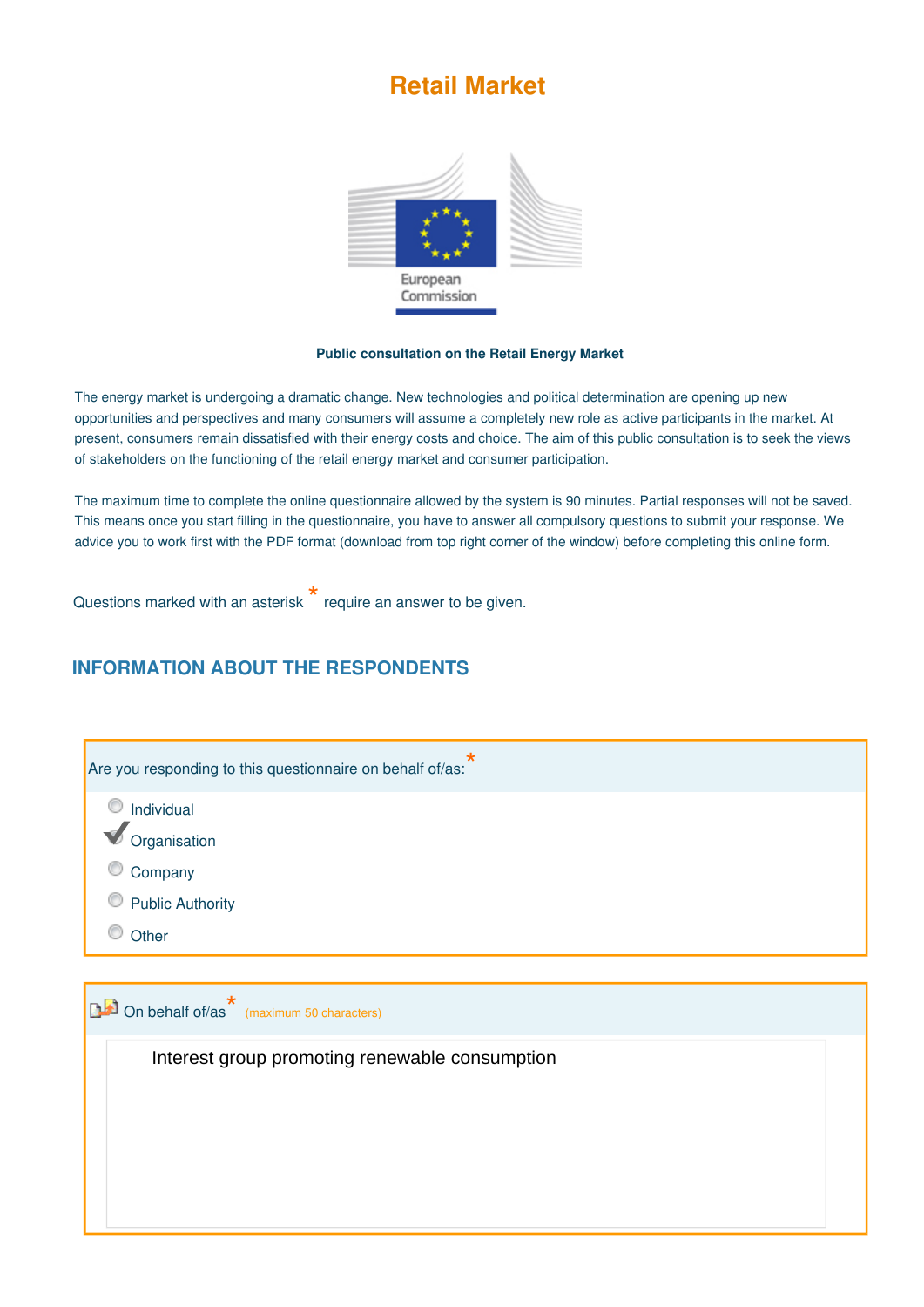| Please enter your name or the name of your company/organisation"<br>(maximum 50 characters) |                                                                              |                       |  |
|---------------------------------------------------------------------------------------------|------------------------------------------------------------------------------|-----------------------|--|
| <b>RECS International</b>                                                                   |                                                                              |                       |  |
|                                                                                             | Please indicate your principal country or countries of residence or activity | *                     |  |
| <b>Austria</b>                                                                              | <b>Belgium</b>                                                               | <b>Bulgaria</b>       |  |
| Croatia                                                                                     | Cyprus                                                                       | <b>Czech Republic</b> |  |
| <b>Denmark</b>                                                                              | Estonia                                                                      | Finland               |  |
| France                                                                                      | Germany                                                                      | Greece                |  |
| Hungary                                                                                     | Ireland                                                                      | Italy                 |  |
| Latvia                                                                                      | Lithuania                                                                    | Luxembourg            |  |
| Malta                                                                                       | Netherlands                                                                  | Poland                |  |
| Portugal                                                                                    | Romania                                                                      | Slovakia              |  |
| Slovenia                                                                                    | Spain                                                                        | Sweden                |  |
| <b>United Kingdom</b>                                                                       | <b>EU 28</b>                                                                 | Other country         |  |
| Which other country? <sup>*</sup> (maximum 50 characters)                                   |                                                                              |                       |  |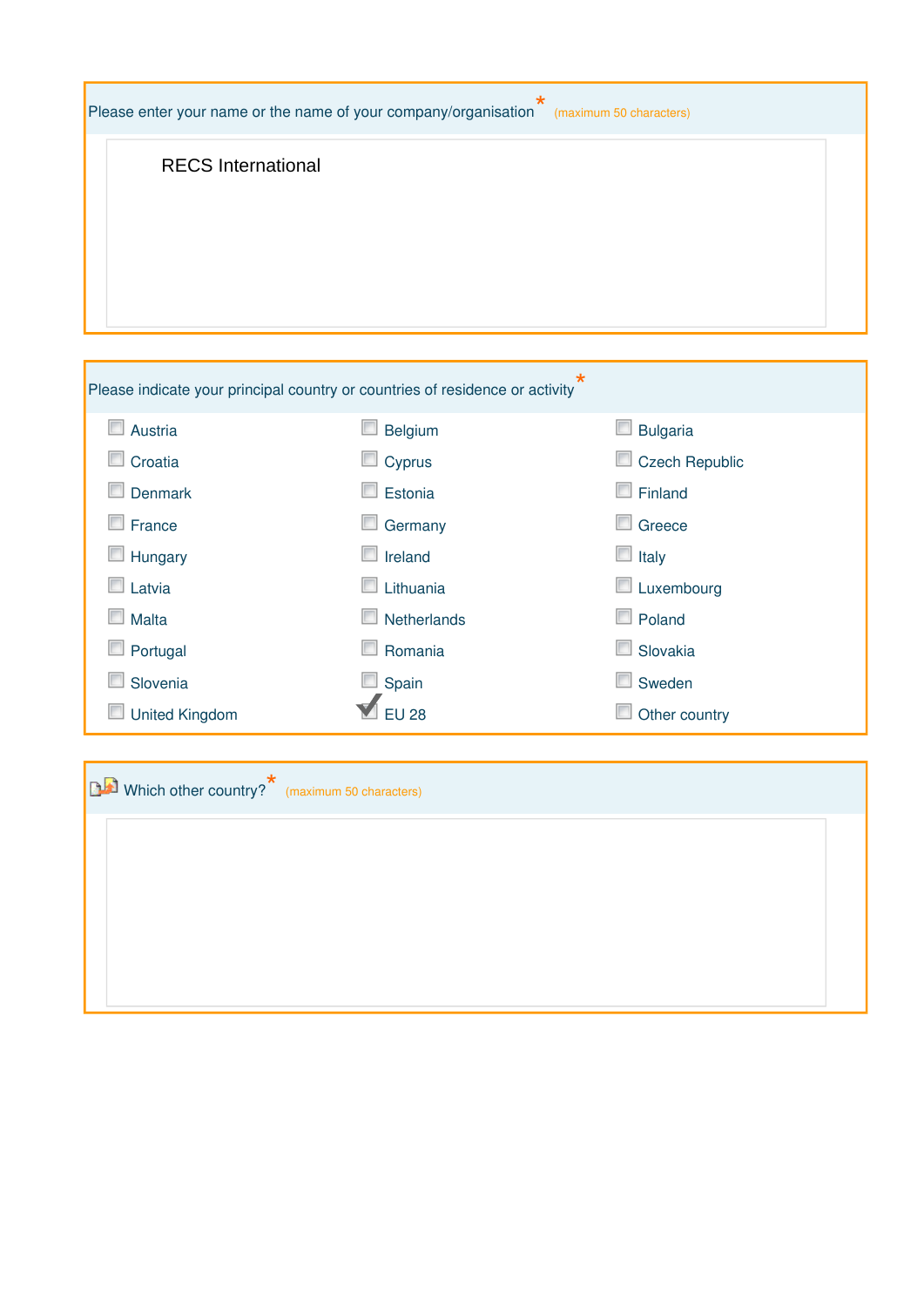What is your role in the energy market?

**C** Residential Consumer

- C Commercial/SME Consumer
- O Industrial Consumer
- National Regulatory Authority (NRA)
- **Energy Supplier**
- Distribution System Operator (DSO)
- Consumer Association
- other

**Please specify your role (maximum 50 characters)** 

Advocate of renewable energy users/consumers

How would you prefer your contribution to be published on the Commission website, if at all?

Under the name indicated (I consent to publication of all information in my contribution and I declare that none of it is under copyright restrictions that prevent publication)

Anonymously (I consent to publication of all information in my contribution and I declare that none of it is under copyright restrictions that prevent publication)

 $\bullet$  Not at all – keep it confidential (my contribution will not be published, but it will be used internally within the Commission)

# **I. GENERAL FUNCTIONING OF THE RETAIL MARKET AND CONSUMER PARTICIPATION**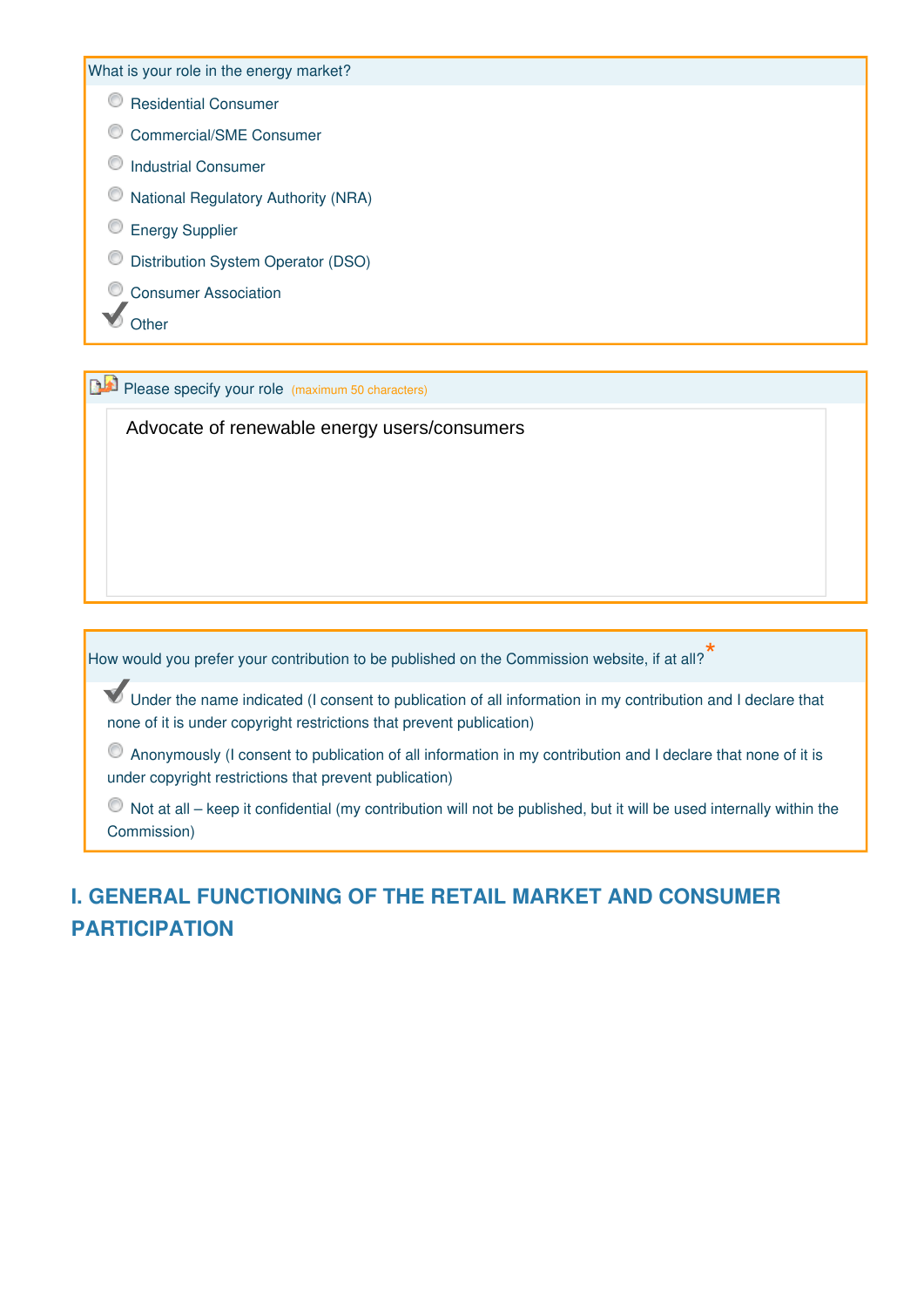1. A well-functioning retail energy market offers consumers means of managing their energy procurement and consumption as well as controlling their energy costs. This should increase consumers' trust in the energy sector. However, the functioning of retail energy markets is affected by a number of factors as briefly described in the introduction and more in detail in e.g. the Communication on the Internal Energy Market (COM/2012/0663 final). Furthermore, in addition to functioning retail markets, there are other important factors that determine if consumers obtain their energy on the terms that are best for them.

Please give your opinion on the relative importance of the following factors in helping residential consumers and SMEs better control their energy consumption and costs.

- a: Irrelevant
- b: Unimportant
- c: Important
- d: Very important
- e: No opinion

|                                                                           | a | b | C | d | е |
|---------------------------------------------------------------------------|---|---|---|---|---|
| a) Well-functioning wholesale market                                      |   |   |   |   |   |
| b) Customer choice between competing<br>offers                            |   |   |   |   |   |
| c) Easy access to technology such as<br>smart meters or appliances        |   |   |   |   |   |
| d) Secure access to more detailed energy<br>consumption data              |   |   |   |   |   |
| e) Easy access to demand response<br>services                             |   |   |   |   |   |
| f) Easy access to energy efficiency<br>services                           |   |   |   |   |   |
| g) Strong consumer protection                                             |   |   |   |   |   |
| h) Market-based consumer prices                                           |   |   |   |   |   |
| i) Regulated consumer prices                                              |   |   |   |   |   |
| j) Transparent contracts and bills                                        |   |   |   |   |   |
| k) Bill reflecting real instead of estimated<br>consumption               |   |   |   |   |   |
| I) Light permitting and grid connection<br>procedures for self-production |   |   |   |   |   |
| m) Right to sell excess energy                                            |   |   |   |   |   |
| n) Protection against misleading selling<br>methods and practices         |   |   |   |   |   |
| o) Protection of vulnerable consumers                                     |   |   |   |   |   |
| p) Independent and competent National<br><b>Regulatory Authority</b>      |   |   |   |   |   |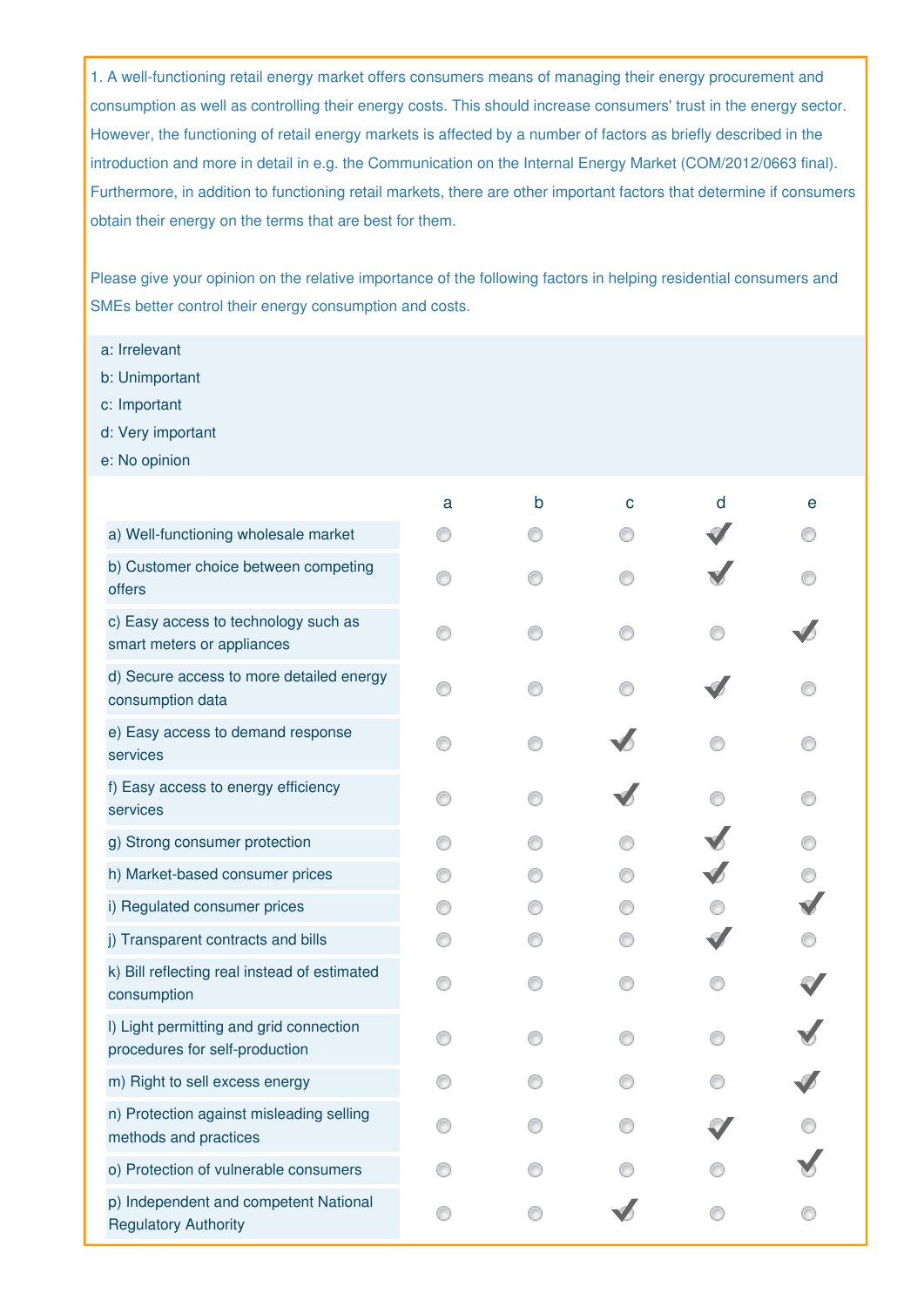|                                                 | 2. Are there other factors which would enable residential consumers and SMEs to better control their energy |
|-------------------------------------------------|-------------------------------------------------------------------------------------------------------------|
| consumption and costs? (maximum 800 characters) |                                                                                                             |

In a liberalized electricity market consumer choice is not just about choosing an electricity supplier but it is also about choosing the product these suppliers are delivering. The basis for the creation of an electricity product must be standardized across Europe; not adherent to various national regulations. Most European member states have decided that the Guarantee of Origin is the method to distinguish various electricity products on the grid. Without the Guarantee of Origin the consumer would never be able to have specific electricity product delivered (like renewable electricity) from their electricity supplier. The focus on physical electricity flows ignores the fact that the consumer wants specific electricity products and clear information (CO2 - Radioactive waste) about their electricity consumption!

| 3. ACER/CEER Annual Report concludes that consumers are dissatisfied with the information they receive in their     |
|---------------------------------------------------------------------------------------------------------------------|
| contract and in their billing information. The report also shows the frequency with which consumers switch from one |
| energy supplier to another. This varies between 0% to 14,8% in the EU Member States.                                |

In your opinion, what are the key factors that influence switching rates?

- $\Box$  Consumers are not aware of their switching rights
- Prices and tariffs are too difficult to compare due to a lack of tools and/or due to contractual conditions
- **Switching offers insufficient benefits**
- Complex switching procedures
- $\Box$  Loyalty to local, publicly owned suppliers

Unfair commercial practices such as misleading branding and communication strategies applied by integrated DSO/retail suppliers

**M** Other

### Please specify (maximum 800 characters)

Rules defining electricity products can be unclear. Definitions of how electricity products can be created must be standardized if we expect the consumer to have a protected choice for various electricity products on the market. Allow the consumer the choose an electricity product based upon price but also based upon the attributes of the electricity they are delivered. Consumers would firstly like to know what type of production made their electricity (coal, natural gas, renewables, etc.) this is possible though the use of the Guarantee of Origin and proper disclosure regulations. Making electricity disclosure rules a priority is long overdue. Disclosure regulation directly effects the retail electricity market.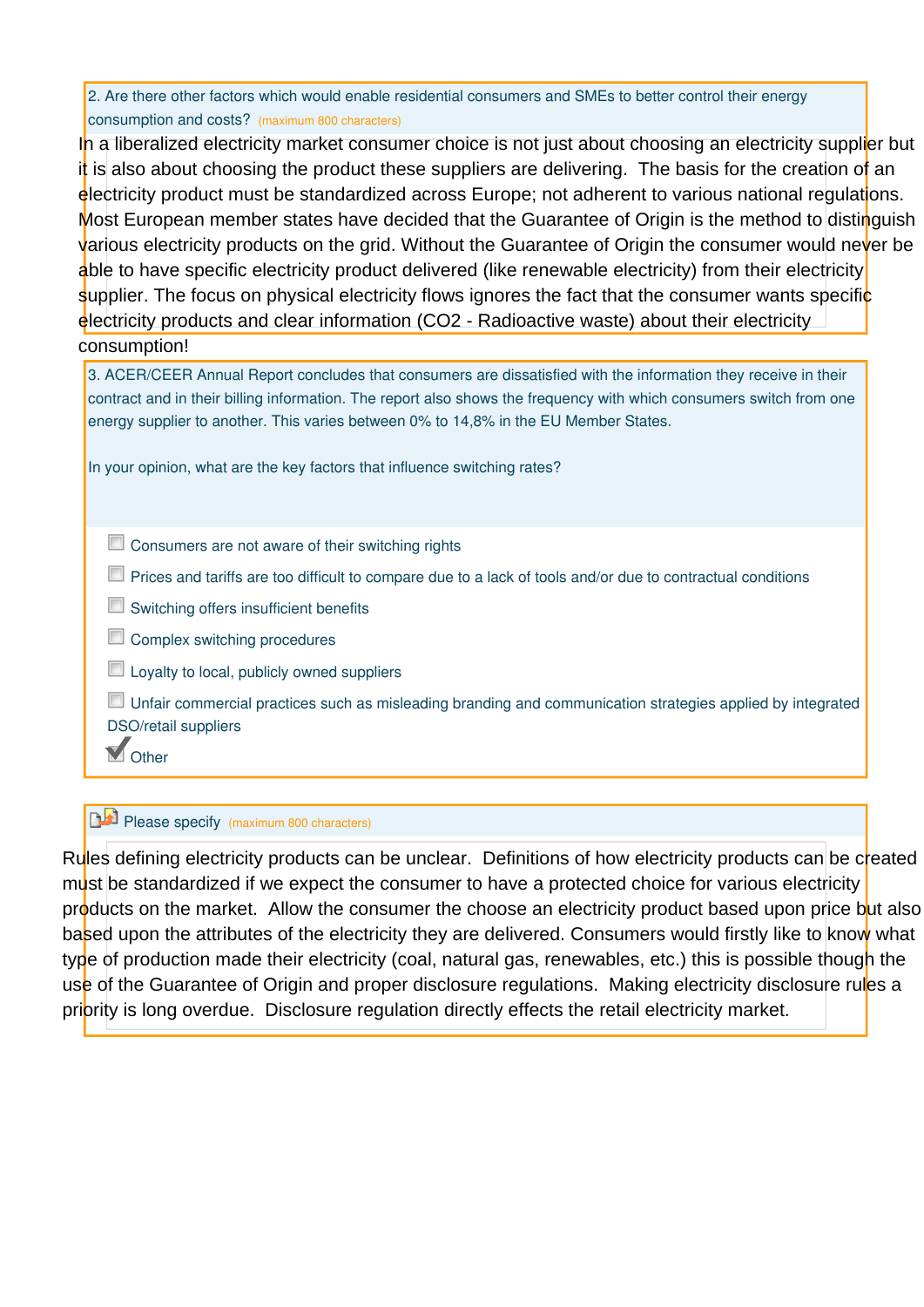4. Please indicate if you agree or disagree with the following statements concerning ways to increase consumers' interest in comparing offers and switching to a different energy supplier.

|                                                                                              | <b>Disagree</b> | <b>Neutral</b> | Agree |
|----------------------------------------------------------------------------------------------|-----------------|----------------|-------|
| a) Include standardised minimum<br>information in commercial offers for easier<br>comparison |                 |                |       |
| b) Ensure the availability of web-based<br>price comparison tools                            |                 |                |       |
| c) Ensure consumers are aware of their<br>rights                                             |                 |                |       |
| d) Develop further rights for consumers                                                      |                 |                |       |
| e) There is no need to encourage<br>switching                                                |                 |                |       |

4.1. Please feel free to develop further your choices about consumers and energy supplier (maximum 800 characters)

Providing consumers with proper information is the only way to increase consumer interest. Proper consumer information means proving the attributes of electricity with a reliable and EU-mandated electricity tracking certificate, the Guarantee of Origin. Next to the use of tracking certificates there must be harmonized electricity disclosure rules. The working group 'Guarantees of Origins' within CA-RES must not only be tasked with researching GO rules but must also tackle disclosure rules as these two are naturally intertwined. A conference on the GO and electricity disclosure took place March, 2014 in Düsseldorf. More than 250 international experts took part and concluded that, "putting the consumer at the heart of the retail energy market means creating a harmonized disclosure regime as part of the European internal market!"

5. With the implementation of related provisions in the Energy Efficiency Directive by December 2014, consumers can be billed on the basis of their actual energy consumption and have the right to access their actual and historical consumption data. Do you think that bills provide consumers with sufficient information about their consumption patterns? O Yes No No No No O No opinion

5.1. Why does the bill for actual consumption not provide sufficient information?

 $\Box$  Because the bills are not sufficiently transparent and meaningful

Because the bills showing actual consumption are sent too rarely (e.g. once a year)

**T** For other reasons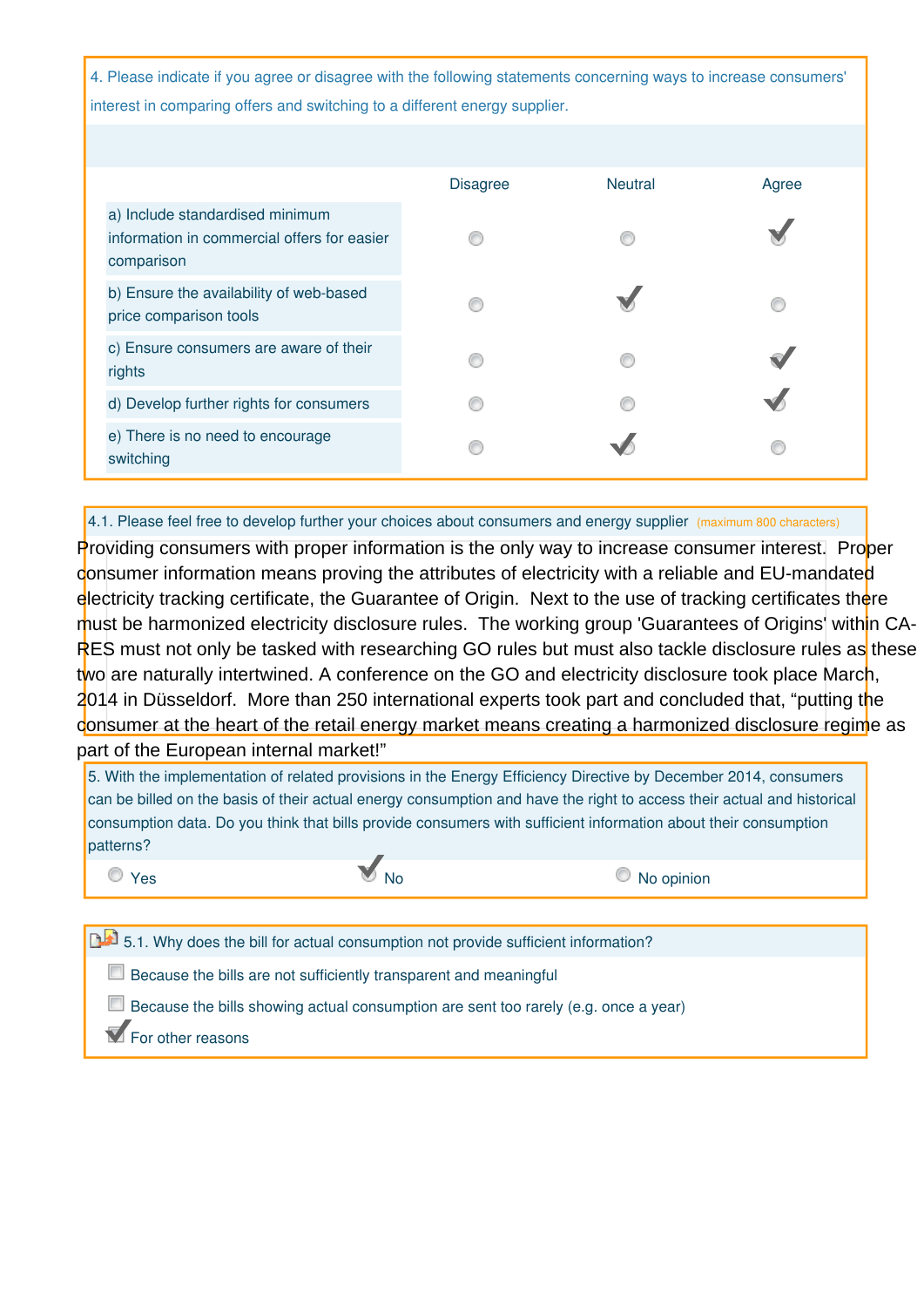Please specify what other reasons (maximum 800 characters)

Part of showing actual consumption is showing the actual electricity product the consumer was delivered. By only showing the physical flows of electricity that were consumed the consumer is uninformed about what type of electricity product they have received. In most European countries the delivery of a renewable electricity products must be backed by sufficient cancellations of Guarantee of Origin Certificates. The types of GOs that were bought and canceled on the consumer's behalf should be made clearly available for them to see. This information could be placed on their bill and is definitely part of their "consumption data". We must acknowledge that consumers are buying various electricity products next to their physical flows from the grid, this MUST be more transparent.

| your consumption patterns?          |                                                | 6. If you were able to receive more detailed information on your energy consumption, do you think this would affect      |
|-------------------------------------|------------------------------------------------|--------------------------------------------------------------------------------------------------------------------------|
|                                     | <b>No</b>                                      | No opinion                                                                                                               |
|                                     |                                                |                                                                                                                          |
|                                     |                                                | 7. In your opinion, which of the following factors will be the main drivers of future developments in the retail market? |
| $\Box$ Smart meters and smart grids |                                                |                                                                                                                          |
| Security of supply                  |                                                |                                                                                                                          |
| <b>Energy poverty</b>               |                                                |                                                                                                                          |
| Data management                     |                                                |                                                                                                                          |
|                                     | Local autonomy due to decentralised generation |                                                                                                                          |
|                                     | High costs of investment in network capacity   |                                                                                                                          |
| Other                               |                                                |                                                                                                                          |

# Please specify which other factor(s)<sup>\*</sup> (maximum 800 characters)

It is critical that the Guarantee of Origin be used as proof-of-production attributes for all electricity sources including RES, nuclear and non-renewable. This 'total' transparency is slowly becoming a trend in Europe and is called "full disclosure". Full disclosure requires electricity suppliers to provide their consumers with Guarantee of Origin certificates for all the MWh's they have delivered. In this way there is complete transparency to the consumer about the origination of their electricity products. The consumer can now chose a different product from their supplier's portfolio if that is their choice (or from another supplier that offers a better product).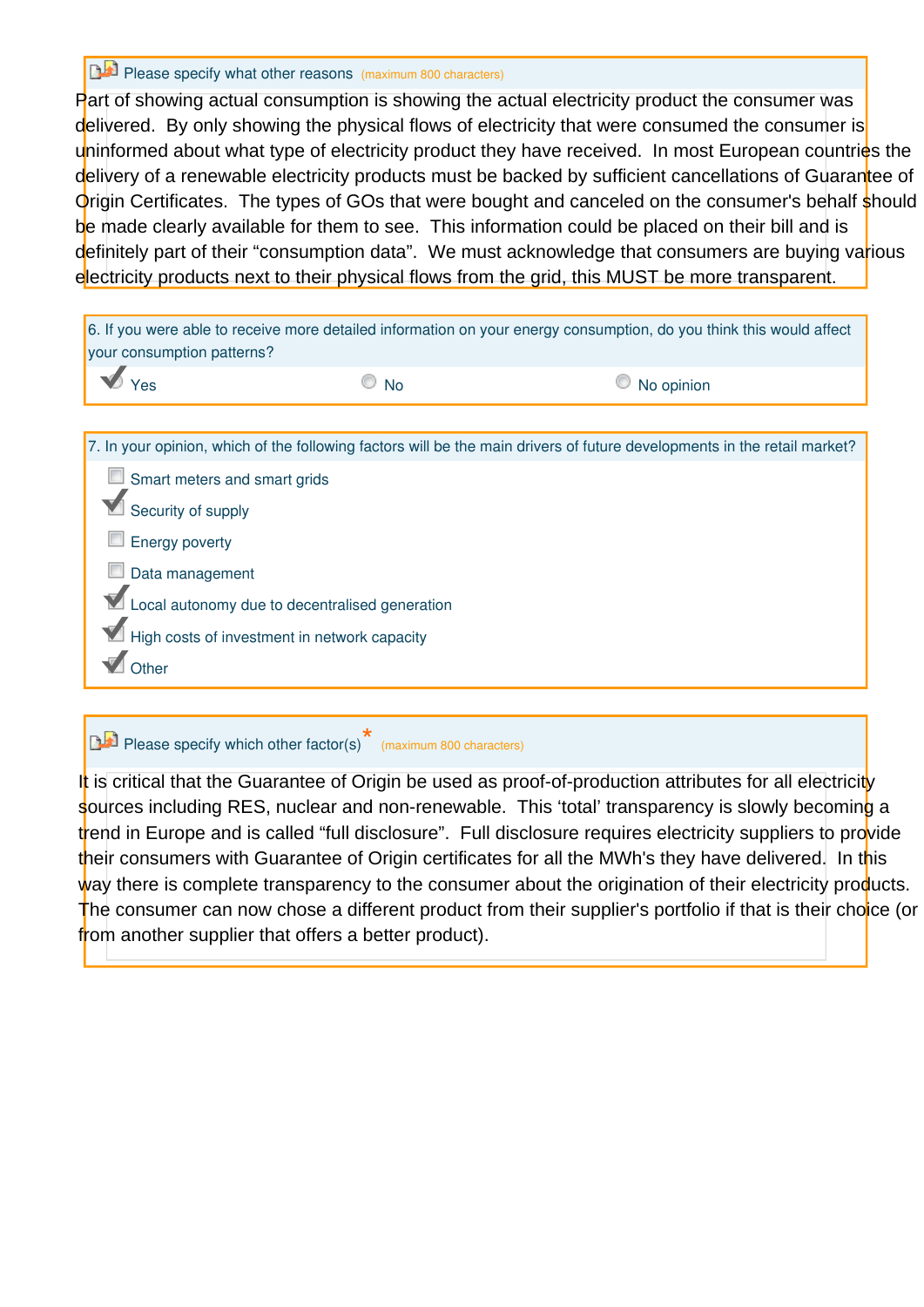|                       | 8. My reply to the previous question concerns the following Member State(s) |                                 |
|-----------------------|-----------------------------------------------------------------------------|---------------------------------|
| Austria<br>ш          | Belgium                                                                     | <b>Bulgaria</b>                 |
| Croatia               | Cyprus                                                                      | <b>Czech Republic</b><br>$\Box$ |
| <b>Denmark</b>        | Estonia                                                                     | Finland<br><b>In</b>            |
| France                | Germany                                                                     | Greece<br>E                     |
| Hungary               | Ireland                                                                     | $\Box$ Italy                    |
| Latvia                | Lithuania                                                                   | $\Box$ Luxembourg               |
| Malta                 | Netherlands                                                                 | $\Box$ Poland                   |
| Portugal              | Romania                                                                     | Slovakia                        |
| Slovenia              | Spain                                                                       | г<br>Sweden                     |
| <b>United Kingdom</b> | <b>EU 28</b>                                                                | Other country                   |

## **II. MARKET DESIGN**

Market design refers to the way the roles, responsibilities and interaction of electricity and gas market actors (including distribution system operators, energy suppliers, energy service companies and consumers) are organised in a country or region. Decisions on market design also influence the scope and degree of competition in the market.

| 9. In your opinion, is the level of competition in retail energy markets appropriate? |                         |                       |
|---------------------------------------------------------------------------------------|-------------------------|-----------------------|
| C Yes                                                                                 | No, there is too little | No, there is too much |
|                                                                                       |                         |                       |
| Why do you think there is too little competition?                                     |                         |                       |
| Excessive regulatory intervention                                                     |                         |                       |
| Insufficient regulatory intervention                                                  |                         |                       |
| Lack of interest by new suppliers                                                     |                         |                       |
| Market dominance by a few market actors                                               |                         |                       |
| Regulation of consumer prices                                                         |                         |                       |
| Unfavourable market conditions                                                        |                         |                       |
| Ownership restrictions                                                                |                         |                       |
| Other barriers to entry                                                               |                         |                       |
|                                                                                       |                         |                       |

Why do you think there is too much competition? (maximum 800 characters) N/A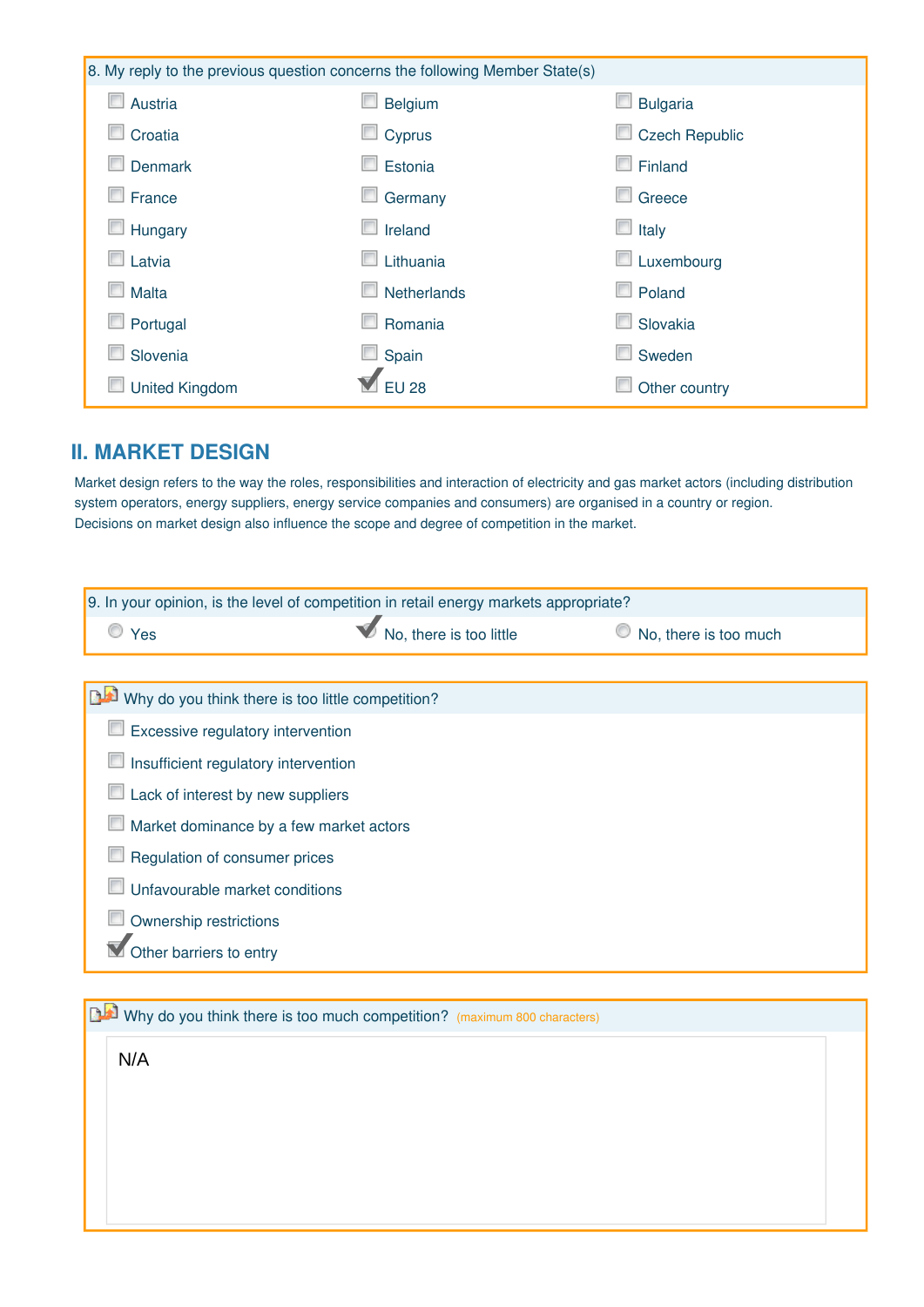# Please specify other barriers to entry (maximum 800 characters)

 $\frac{10. \text{My rank to the previous question (0) response the following Mombor  $Stato(s)$$ Without the clear disclosure of electricity products we do not allow for market players to design truthful and transparent electricity products that will attract consumer demand. By creating clear rules on the use of the Guarantee of Origin and the Disclosure of electricity products we can close the loopholes currently in the market. An example of one of these loopholes is as follows: In NL a renewable electricity product must be based upon the Guarantee of Origin but a non-renewable product does not. This means there is no requirement for transparency with non-renewable products (say low-carbon natural gas products). This can lead to the double counting of attributes when two suppliers make the product 'attribute' claims to a single natural-gas based electricity production station. With no tracking instrument there is no way to follow the attribute claims leading to the change of double counting.

|                                         | 10. My reply to the previous question (9) concerns the ionowing internoer state(s) |                   |
|-----------------------------------------|------------------------------------------------------------------------------------|-------------------|
| Austria                                 | <b>Belgium</b>                                                                     | <b>Bulgaria</b>   |
| Croatia                                 | Cyprus                                                                             | Czech Republic    |
| <b>Denmark</b>                          | Estonia                                                                            | Finland           |
| $\Box$ France                           | Germany                                                                            | Greece<br>r       |
| $\Box$ Hungary                          | Ireland                                                                            | $\Box$ Italy      |
| $\Box$ Latvia                           | Lithuania                                                                          | $\Box$ Luxembourg |
| Malta                                   | Netherlands                                                                        | ш<br>Poland       |
| Portugal<br>$\mathcal{L}_{\mathcal{A}}$ | Romania                                                                            | Slovakia<br>m     |
| Slovenia                                | $\Box$ Spain                                                                       | Sweden            |
| <b>United Kingdom</b>                   | <b>EU 28</b>                                                                       | Other country     |

11. Market functioning and the degree of competition are also determined by impartial operation of the networks and therefore by the independence of network operators from commercial retailers of energy. DSOs have a specific role in their key task of distributing energy. Some DSOs belong to vertically integrated companies that have departments selling energy and/or providing other types of commercial services in the retail market.

In your view should:

The role of DSO be limited to balancing and distribution of energy through the grid?

DSOs be able to carry out other activities in a competitive retail market provided that a clear separation is ensured between DSOs and related retail branches of vertically integrated companies?

No opinion

| 12. In your opinion, which of the following task(s) should DSOs carry out?             |
|----------------------------------------------------------------------------------------|
| <b>Billing</b>                                                                         |
| Data management                                                                        |
| U<br>Balancing of the local grid, including distributed generation and demand response |
| Connection of new generation/capacity (e.g. solar panels)<br>m                         |
| Curtailment on the basis of a contract and against reward                              |
| Other<br>No opinion                                                                    |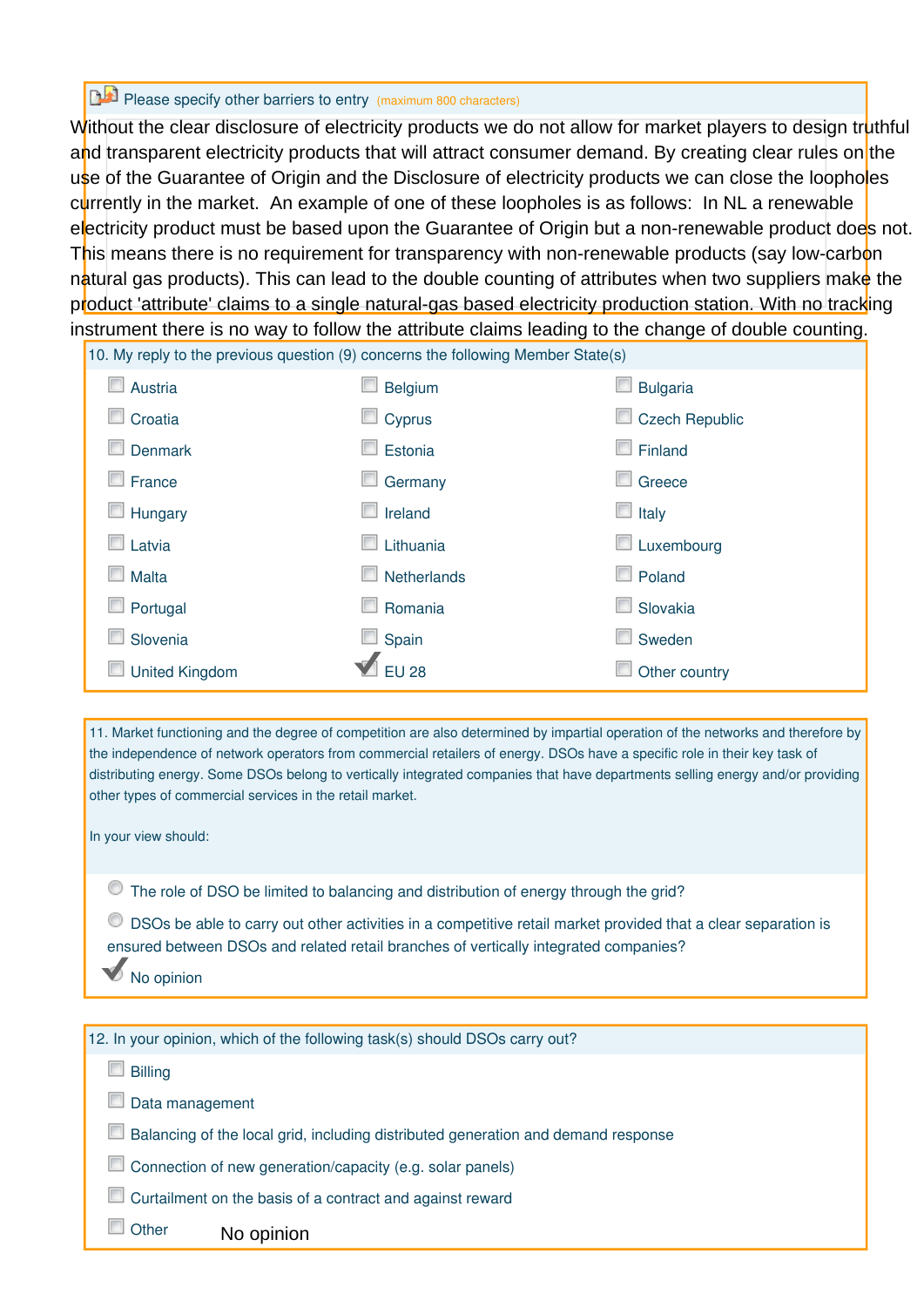| Please specify (maximum 800 characters)                                                                                                                                                                                                                                                                                                                                                                                                                                                                                                                                                                   |
|-----------------------------------------------------------------------------------------------------------------------------------------------------------------------------------------------------------------------------------------------------------------------------------------------------------------------------------------------------------------------------------------------------------------------------------------------------------------------------------------------------------------------------------------------------------------------------------------------------------|
| No opinion                                                                                                                                                                                                                                                                                                                                                                                                                                                                                                                                                                                                |
| 13. In your opinion, what are the requirements for DSOs to efficiently fulfil their tasks that you identified above?                                                                                                                                                                                                                                                                                                                                                                                                                                                                                      |
| Good regulatory oversight                                                                                                                                                                                                                                                                                                                                                                                                                                                                                                                                                                                 |
| Independence from supply activities                                                                                                                                                                                                                                                                                                                                                                                                                                                                                                                                                                       |
| Independence from political influence                                                                                                                                                                                                                                                                                                                                                                                                                                                                                                                                                                     |
| Clear definition of the roles of DSOs and TSOs                                                                                                                                                                                                                                                                                                                                                                                                                                                                                                                                                            |
| Clear definition of the DSO's relationship with suppliers                                                                                                                                                                                                                                                                                                                                                                                                                                                                                                                                                 |
| Clear definition of the DSO's relationship with consumers<br>No opinion                                                                                                                                                                                                                                                                                                                                                                                                                                                                                                                                   |
|                                                                                                                                                                                                                                                                                                                                                                                                                                                                                                                                                                                                           |
| 14. The provisions in existing EU legislation aimed at achieving network operators' independence include the<br>requirement of a clear separation of the visual identities (distinct branding) of the opearators of distribution networks<br>(DSO) and commercial retailers in order to avoid any consumer confusion. This is particularly relevant in cases<br>where the network operators are owned by businesses that also offer retail supply services on a commercial basis.<br>How clearly are the distribution and retail branches of vertically integrated companies in your country separated in |

visual branding terms?

**O** Not clearly **C** Clearly **C** Clearly **C** No opinion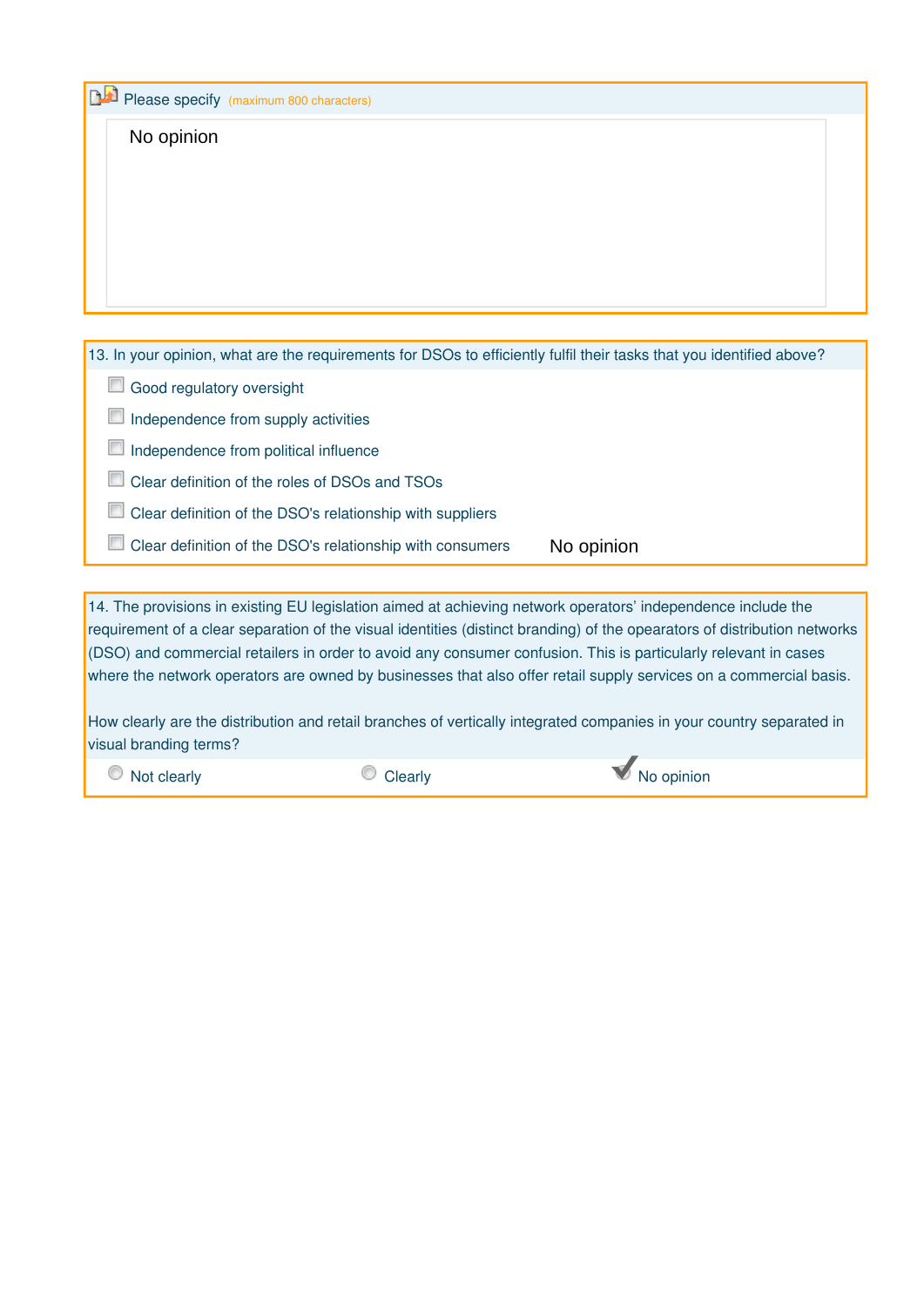15. The roles of market actors, including DSOs and energy service companies, with regard to distribution networks vary in the Member States.

#### Should any of the following be defined at EU level?

|                                                                 | Yes | <b>No</b> | No opinion |
|-----------------------------------------------------------------|-----|-----------|------------|
| a) Billing                                                      |     |           |            |
| b) Data management                                              |     |           |            |
| c) Balancing of the local grid                                  |     |           |            |
| d) Distributed generation                                       |     |           |            |
| e) Demand response                                              |     |           |            |
| f) Connection of new generation/capacity<br>(e.g. solar panels) |     |           |            |
| g) Curtailment on the basis of a contract<br>and against reward |     |           |            |
| h) Other                                                        |     |           |            |

Please specify which other roles (maximum 800 characters)

No comment

16. In line with the spirit of existing legislation, the principle of the consumer owning his or her energy consumption data is promoted. Allowing other parties to have access to such consumption data in an appropriate and secure manner, subject to the consumer's explicit agreement, is a key enabler for the development of new energy services for consumers. The manager of energy consumption data must share the data with the market actors in a non-discriminatory and safe fashion.

**Agree** 20 Disagree 20 Disagree 20 No opinion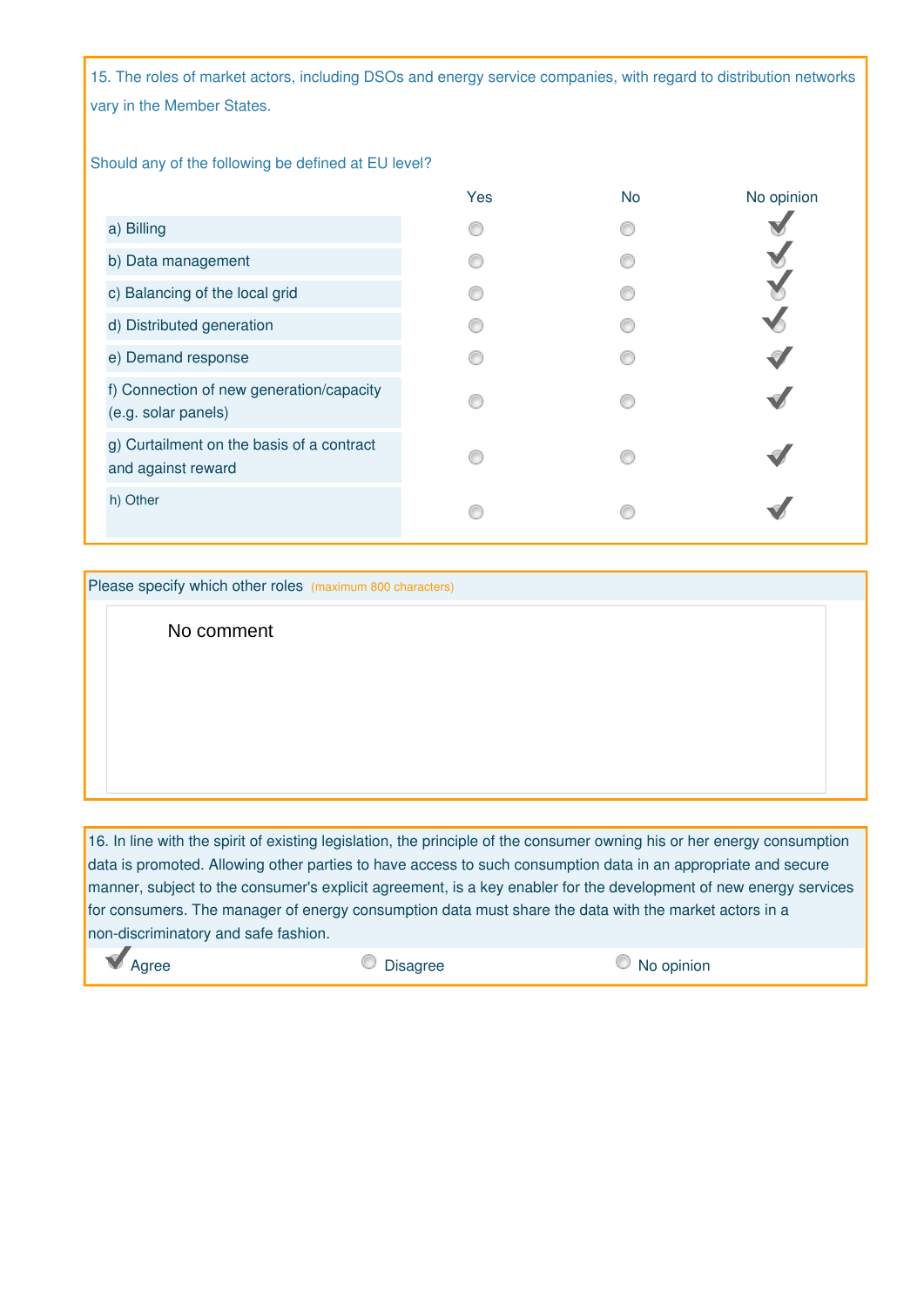| 17. In your view, which of the following entities should manage the consumption data flows? |
|---------------------------------------------------------------------------------------------|
| $\blacksquare$ Consumer or a market actor designated by the consumer                        |
| Entity independent from DSOs, ESCOs, suppliers and other market actors                      |
| <b>DSO</b>                                                                                  |
| <b>ESCOs</b>                                                                                |
| Telecommunication companies                                                                 |
| Data processing companies (e.g. Google, Spotify)                                            |
| Other                                                                                       |
|                                                                                             |

# Please specify (maximum 800 characters)

"Consumption data" flows should not only represent the physical MWh that was consumed from the grid but should also mean the attributes contained within produced electricity, the basis of various electricity products. Currently GOs, according to European law, can be issued based upon the request of a producer and is their ownership until they deliver it to a market actor (designated by them) or a consumer (who will eventually consume/cancel the product/guarantee of origin). We need to understand that an electricity product is not just physical kWhs but also attribute products from which the consumer makes consumption choices.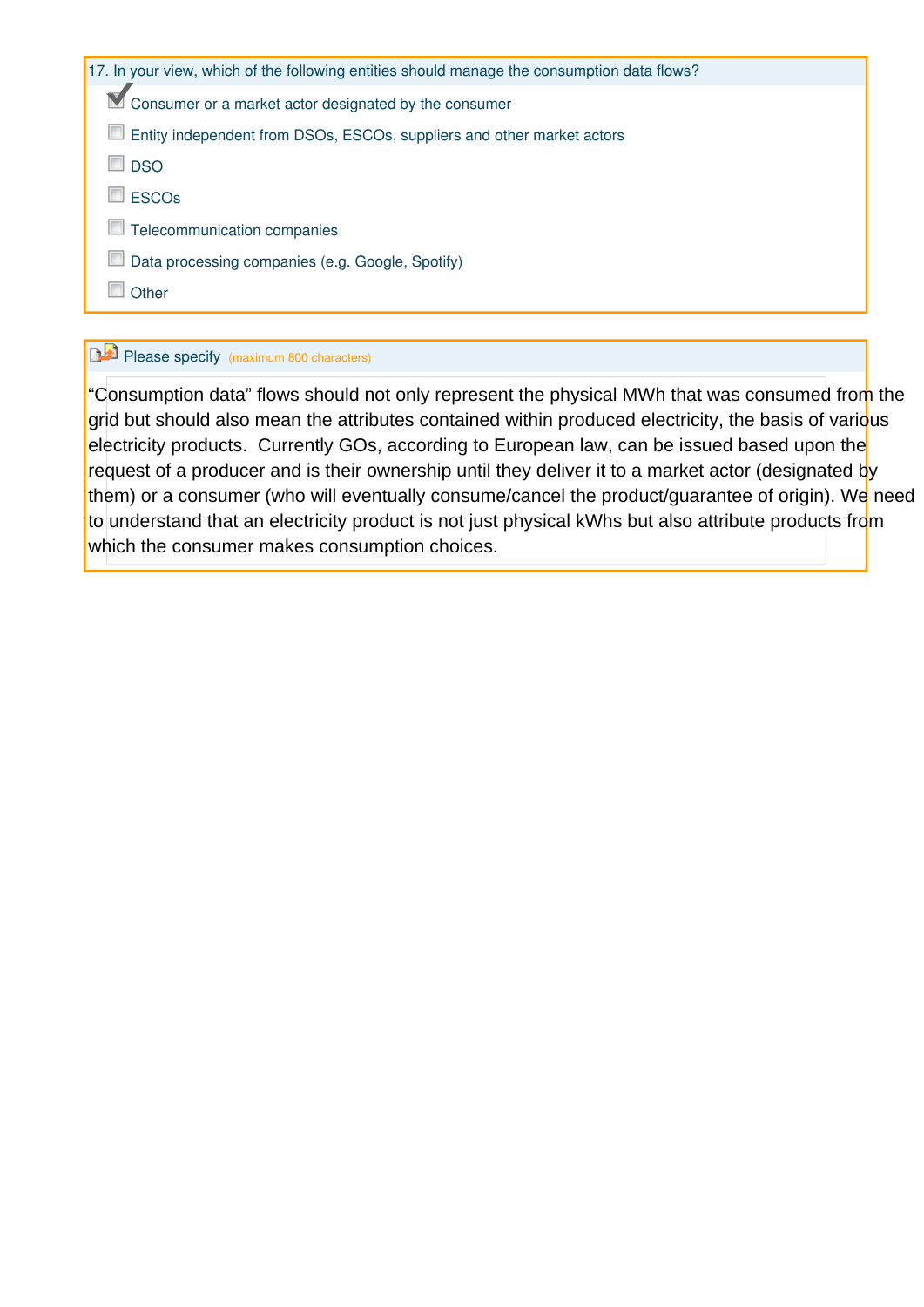18. Network charges represent an important part of the final energy cost for households. The method of setting the DSO tariff is therefore as important for retail energy consumers' bills as the level of competition and transparency in the prices of the energy commodity. The DSO tariffs are regulated nationally and different models are applied in individual Member States. Provisions in Directive 2009/72/EC (Art. 25.6) require tariffs to be non-discriminatory, cost-reflective and to be published. These tariffs are of key importance in measuring the efficiency of DSOs (see background document).

Against this background, please indicate to what extent you agree with the following statements.

|                                                                                                                                       | <b>Disagree</b> | <b>Neutral</b> | Agree |
|---------------------------------------------------------------------------------------------------------------------------------------|-----------------|----------------|-------|
| a) The tariffs should be time-differentiated<br>to enable demand response                                                             |                 |                |       |
| b) The tariffs should be measurable                                                                                                   |                 |                |       |
| c) The cost breakdown of tariffs should be<br>transparent                                                                             |                 |                |       |
| d) The methodology to calculate the tariffs<br>should be transparent                                                                  |                 |                |       |
| e) The tariffs should be favourable for<br>distributed generation                                                                     |                 |                |       |
| f) The principles to determine network<br>tariffs should be the same for<br>both distribution and transmission to avoid<br>distortion |                 |                |       |
| g) European wide principles for setting<br>distribution network tariffs are needed                                                    |                 |                |       |

19. Internal Energy Market legislation foresees that Member States designate DSOs for a period of time to be determined by them and having regard to efficiency and economic balance. In this context the operation of distribution networks may be measured against cost efficiency, long-term sustainability and consumer interest. In Member States where the DSOs do not own the network; the awarding of concession to operate distribution networks varies but must be governed by the principle of non–discrimination and public procurement legislation.

If applicable, do you view the procedure for awarding concessions for gas and electricity distribution in your country as adequate?

| Yes           | <b>No</b>                                                                          | No opinion       |
|---------------|------------------------------------------------------------------------------------|------------------|
|               | 20. In your opinion, a suitable period of time for a concession contract would be: |                  |
| 10 years<br>v | 20 years<br>$\circledcirc$                                                         | $\circ$ 30 years |
| Unlimited     | Other<br>No opinion                                                                |                  |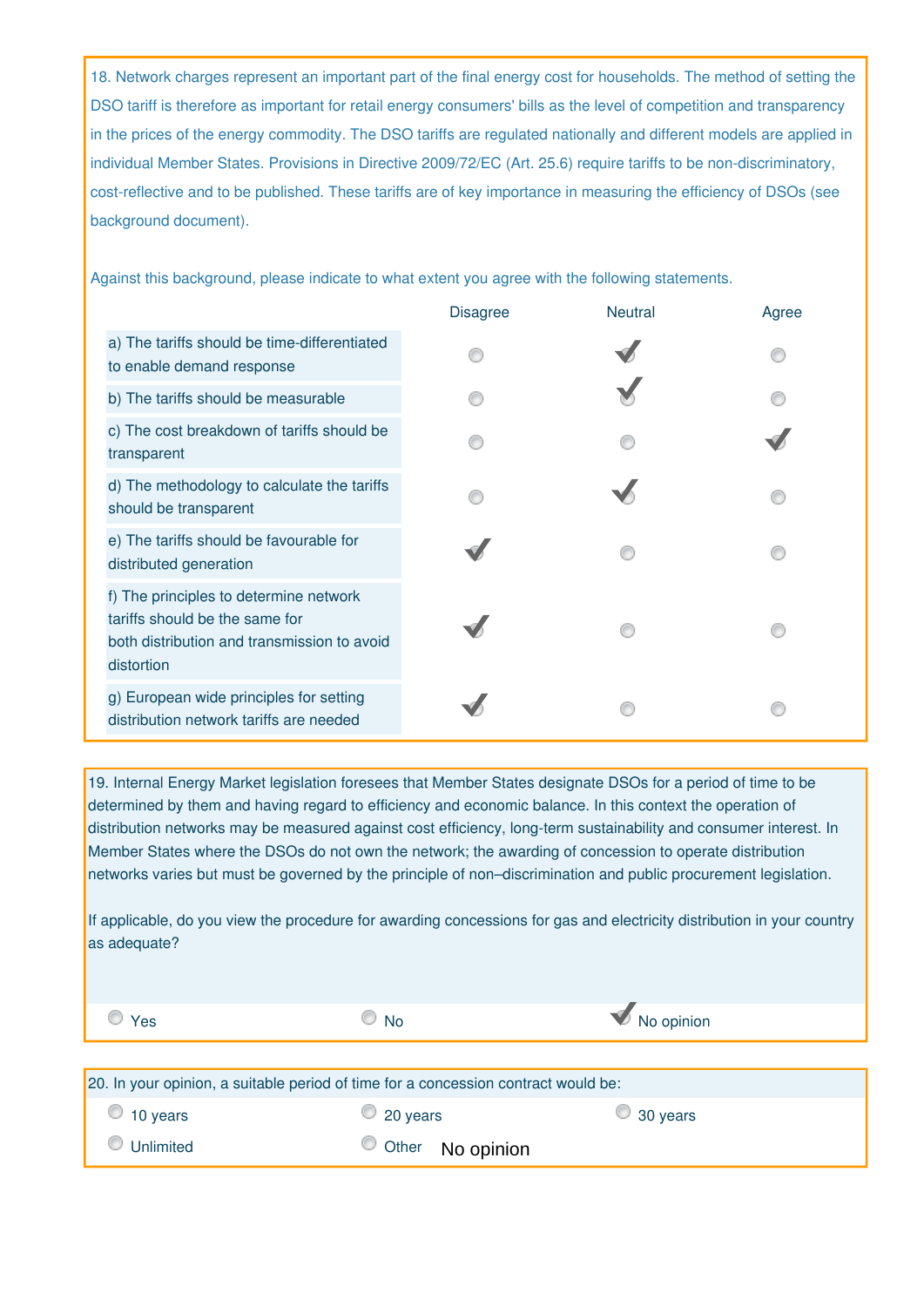Please specify another suitable time (maximum 800 characters)

No opinion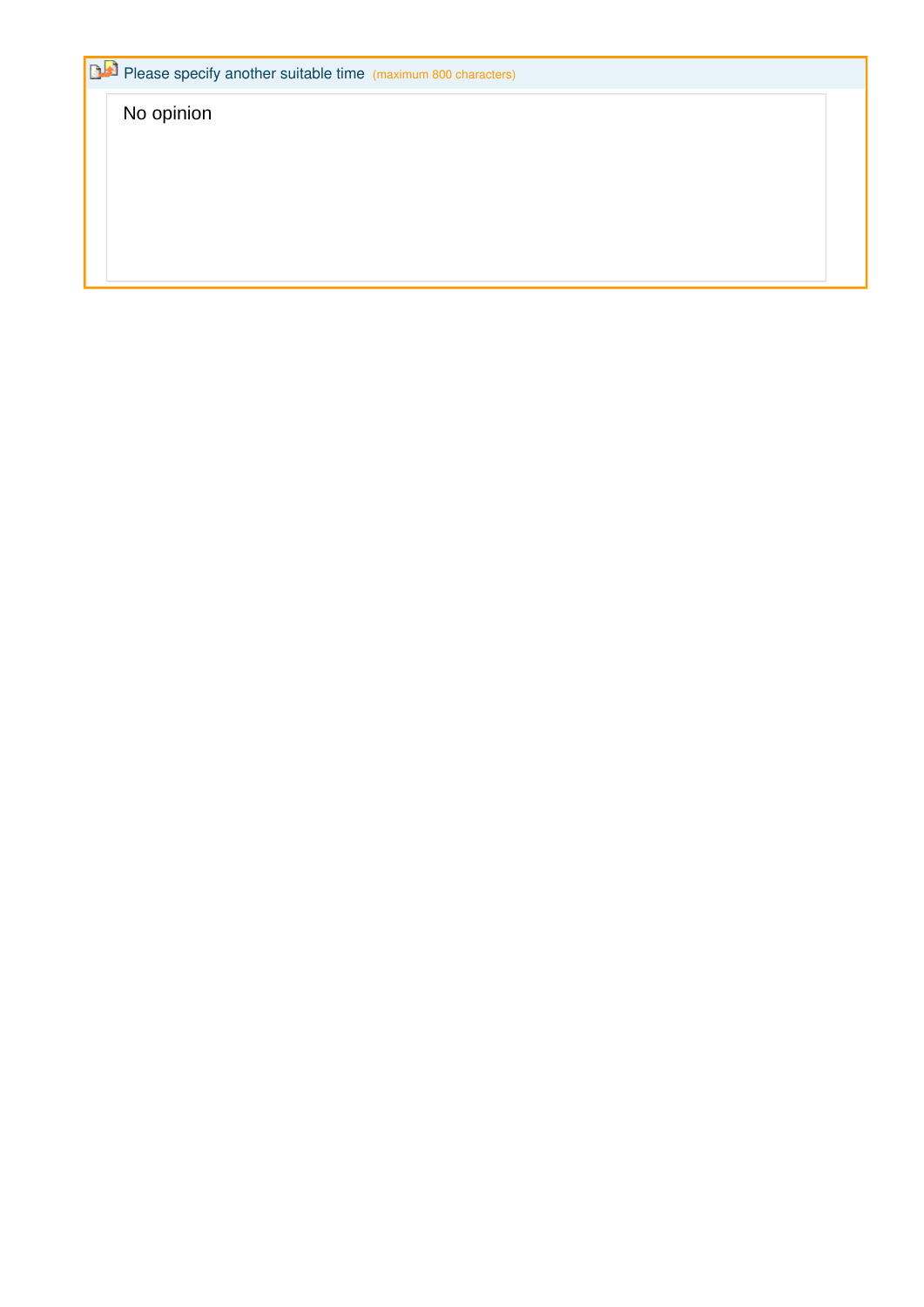21. The general objective of National Regulatory Authorities (NRAs) as defined in the Electricity and Gas Directives is the promotion of competitive, secure and environmentally sustainable internal energy markets. Monitoring of the implementation and revision of the rules and responsibilities of regulated companies and ensuring the effectiveness and enforcement of consumer protection measures are further tasks for NRAs. The capacity of NRAs to act independently, vigorously and in the interest of a long-term, consumer-centred vision for the electricity and gas markets affects the achievement of the general objectives presented above.

Please indicate your opinion on the National Regulatory Authority in your country with regard to:

- a: Very poor
- b: Poor
- c: No opinion
- d: Good
- e: Very good

|                                                                                                                                                                                                                                              | a | b | $\mathbf C$ | d | е |
|----------------------------------------------------------------------------------------------------------------------------------------------------------------------------------------------------------------------------------------------|---|---|-------------|---|---|
| a) Taking autonomous decisions in its<br>regulatory duties concerning retail energy<br>markets and their actors (DSOs, energy<br>service companies, consumers)<br>independently from any political body or<br>other public or private entity |   |   |             |   |   |
| b) Helping to ensure consumer protection<br>in the energy market                                                                                                                                                                             |   |   |             |   |   |
| c) Fixing or approving distribution tariffs or<br>their methodologies                                                                                                                                                                        |   |   |             |   |   |
| d) Monitoring the level and effectiveness of<br>market opening and competition at retail<br>level                                                                                                                                            |   |   |             |   |   |
| e) Reacting to occurrences of contractual<br>practices restricting the freedom of<br>consumers to contract more than one<br>energy supplier                                                                                                  |   |   |             |   |   |
| f) Bringing cases of distortion of<br>competition before the competent<br>competition authorities                                                                                                                                            |   |   |             |   |   |
| g) Efficiency                                                                                                                                                                                                                                |   |   |             |   |   |

| 22. Does the NRA in your country (in your view) have sufficient resources to fulfil its role? |               |            |  |  |
|-----------------------------------------------------------------------------------------------|---------------|------------|--|--|
| $\overline{\phantom{a}}$ Yes                                                                  | $\bigcirc$ No | No opinion |  |  |

### **III. DEMAND-SIDE PARTICIPATION AND SMART USE OF ENERGY**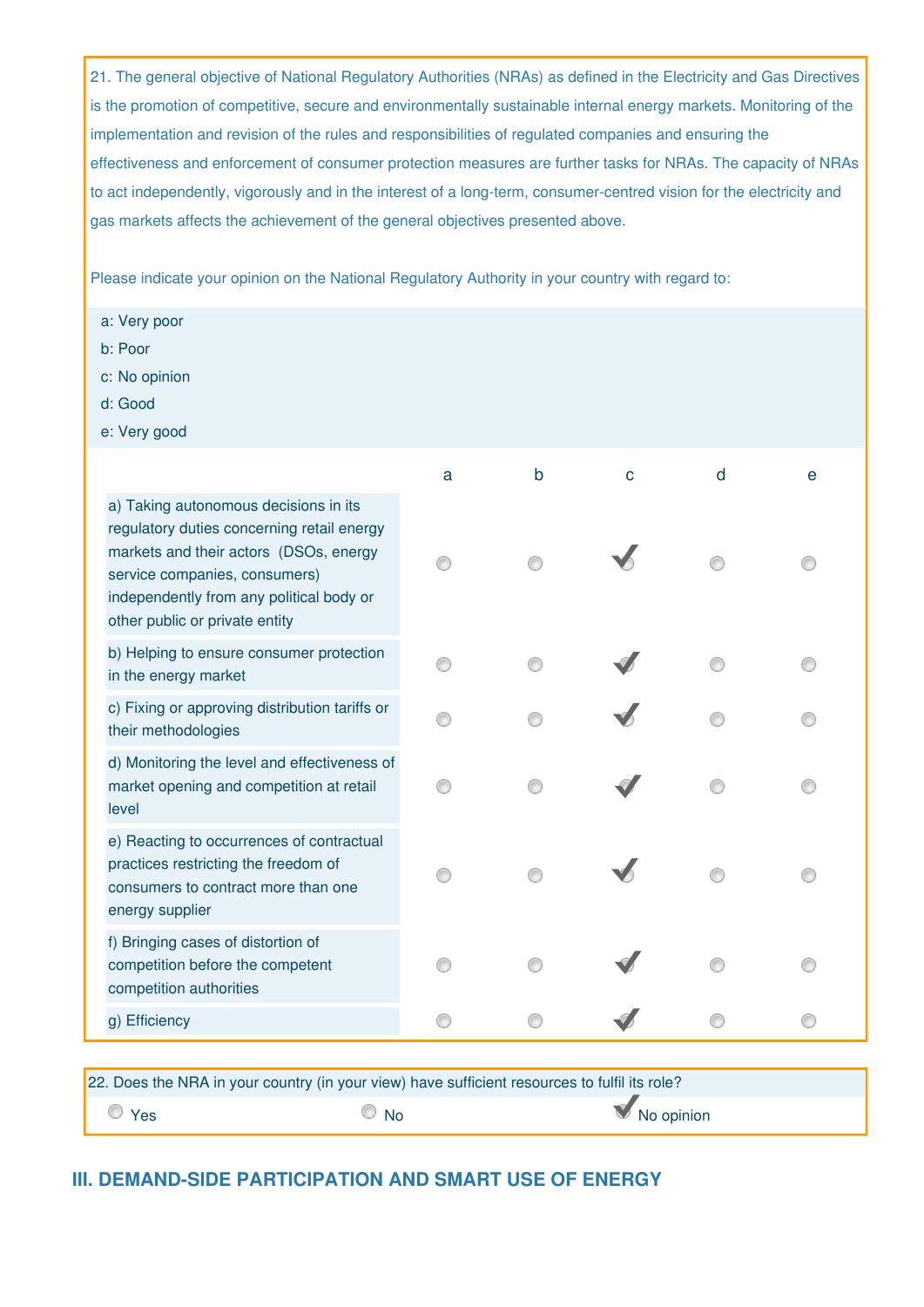23. Advances in innovation have enabled a broad range of distributed generation and demand response technologies for industrial, commercial (including small businesses) and residential consumers to control their consumption and to help balance the grid while decreasing dependency on energy supply from other sources. Energy efficiency, demand response, self-generation, auto-consumption and local storage go hand-in-hand in this respect.

Do you think that consumers have the information they need to use energy more efficiently?

| 'es | IΝC | Don't know/no opinion |
|-----|-----|-----------------------|
|     |     |                       |

| n.a                                                                                                         |            |          |       |            |
|-------------------------------------------------------------------------------------------------------------|------------|----------|-------|------------|
| 23.1. To which extent could the availability of such information be improved through the following sources? |            |          |       |            |
|                                                                                                             | Not at all | A little | A lot | No opinion |
| a) Real-time data through metering<br>equipment                                                             |            | m        |       |            |
| b) Historical data graphics or graphics that<br>compare similar household consumption<br>patterns           |            |          |       |            |
| c) In-home displays visualising metering<br>information                                                     |            |          |       |            |
| d) More frequent and informative billing                                                                    |            |          |       |            |

24. Are there other information sources that could improve energy efficient behaviour? Please specify. (maximum 800 characters)

Energy efficiency is important and the first step in reducing EU/EEA emissions. By reducing the energy waste we can significantly change the energy grid, that being said, energy efficiency is only the first step. The next step is the choice for an electricity product, a renewable electricity product. This must be consistent and standardized across Europe.

25. Energy service companies (ESCOs) are businesses that design and implement integrated energy solutions, including energy supply, energy conservation and financing. They can facilitate favourable contractual arrangements for consumers and provide information that can be used by consumers to achieve better prices (e.g. in demand response programmes). Energy services - specifically in the context of energy efficiency - are services that can deliver measurable energy efficiency improvements on the basis of a contract between energy service providers and consumers. They can also help finance initially high investment costs against the cost benefits over time (e.g. through contracting).

Do you think there is sufficient choice of energy efficiency services in your country?

 $\circledcirc$  Yes  $\circledcirc$  No  $\circledcirc$  No  $\circledcirc$  Don't know/no opinion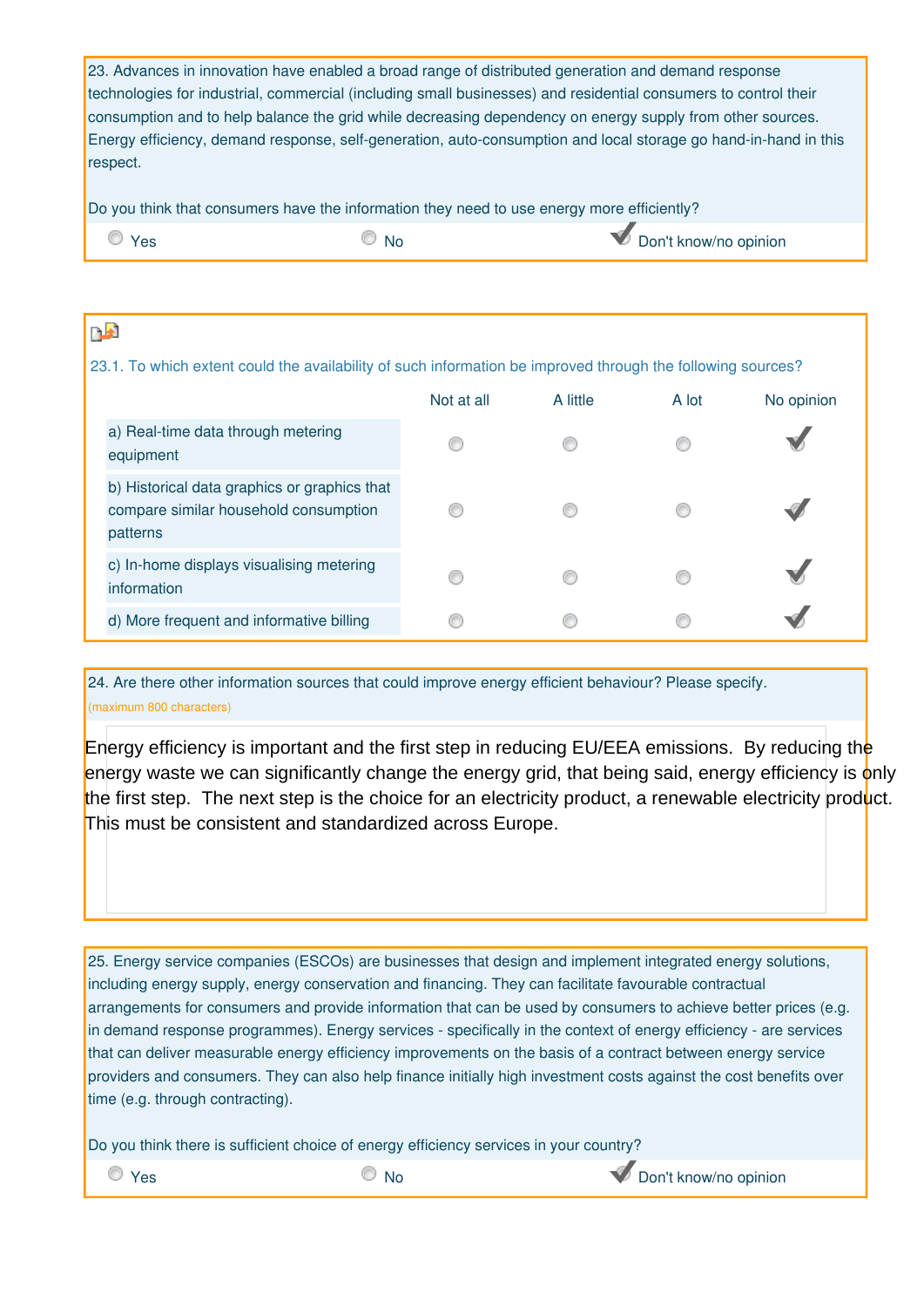| 26. Is it easy for energy service companies to start operating in your country? |  |  |  |  |  |
|---------------------------------------------------------------------------------|--|--|--|--|--|
| No opinion<br><b>No</b><br>Yes                                                  |  |  |  |  |  |
|                                                                                 |  |  |  |  |  |

| 27. Do you think that more should be done to support the establishment of ESCOs that are active in the field of |               |            |  |  |
|-----------------------------------------------------------------------------------------------------------------|---------------|------------|--|--|
| energy efficiency?                                                                                              |               |            |  |  |
| $\circ$ Yes                                                                                                     | $\bigcirc$ No | No opinion |  |  |

| <b>DA</b>     |                                                                                                                 |   |              |   |   |   |
|---------------|-----------------------------------------------------------------------------------------------------------------|---|--------------|---|---|---|
|               | 27.1. To what extent do you think the following could increase interest in energy efficiency services in your   |   |              |   |   |   |
| country?      |                                                                                                                 |   |              |   |   |   |
| a: Not at all |                                                                                                                 |   |              |   |   |   |
| b: A little   |                                                                                                                 |   |              |   |   |   |
| c: Neutral    |                                                                                                                 |   |              |   |   |   |
|               | d: To some extent                                                                                               |   |              |   |   |   |
| e: A lot      |                                                                                                                 |   |              |   |   |   |
|               |                                                                                                                 | a | $\mathsf{b}$ | Ć | d | e |
|               | a) Public databases of companies offering<br>energy efficiency services                                         |   |              |   |   |   |
|               | b) Central information points and<br>intermediaries to facilitate contracting<br>arrangements                   |   |              |   |   |   |
| <b>ESCOs</b>  | c) An independent facility (such as an<br>ombudsman) to settle disputes and<br>complaints between consumers and |   |              |   |   |   |

28. Demand response helps to balance the energy system by absorbing extensively available electricity supplied at very low prices while optimising the energy consumption at peak times. In practice this would mean that consumers use electricity when it is cheap, while saving it or selling what they produce when it is expensive. Alternatively, they can be directly rewarded for helping disburden the grid. While demand response has started to evolve for bigger commercial and industrial units/loads, it is much less used by residential consumers and SMEs.

In your country, do the following consumer groups have access to demand response services?

|                                  | Yes | No | Do not know |
|----------------------------------|-----|----|-------------|
| a) Industrial consumers          |     |    |             |
| b) SMEs and commercial consumers |     |    |             |
| c) Residential consumers         |     |    |             |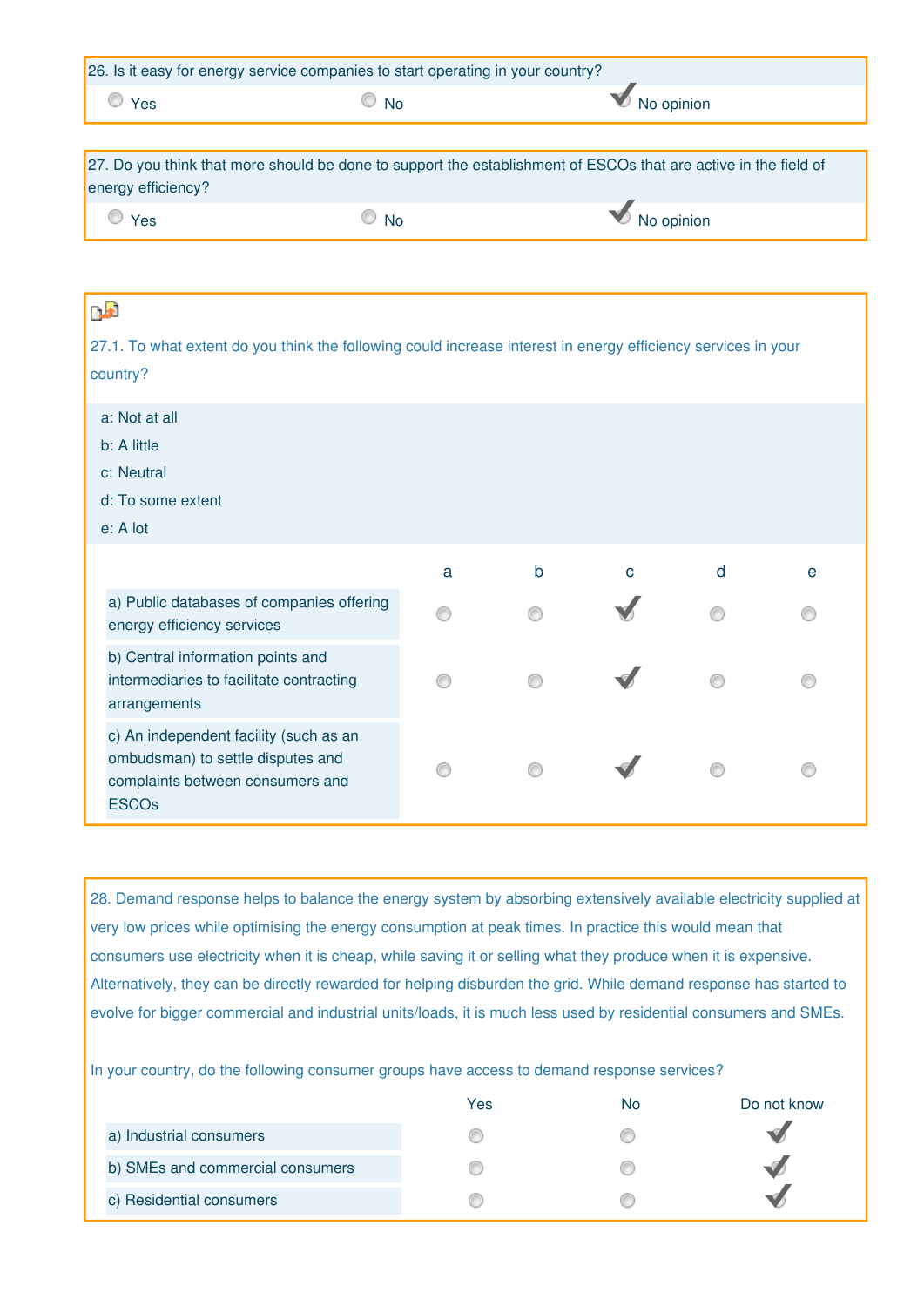29. In your country, do the following consumer groups have access to dynamic pricing and/or time-differentiated tariffs (e.g. time-of-use tariffs)?

Suppliers

**Aggregators** 

**DSOs** 

**None** No opinion

| 30. Regarding the participation of end-consumers in demand response, who should offer demand response services<br>to residential consumers and SMEs? |
|------------------------------------------------------------------------------------------------------------------------------------------------------|
| <b>Suppliers</b>                                                                                                                                     |
| Aggregators                                                                                                                                          |
| <b>DSOs</b>                                                                                                                                          |
| None<br>No opinion                                                                                                                                   |
|                                                                                                                                                      |
| 31. Who should offer dynamic pricing to residential consumers and SMEs?                                                                              |
| Suppliers                                                                                                                                            |
| Aggregators                                                                                                                                          |
| <b>DSOs</b>                                                                                                                                          |
| $\overline{\phantom{a}}$<br>None<br>No opinion                                                                                                       |
|                                                                                                                                                      |
| 32. If there is little or no dynamic pricing in your country, what are the barriers?                                                                 |
| <b>Technical standards</b>                                                                                                                           |
| <b>Regulatory barriers</b>                                                                                                                           |
|                                                                                                                                                      |

**Unclear legal framework** 

**Unclear benefits** 

**Other** No opinion

**Please specify** (maximum 800 characters)

No opinion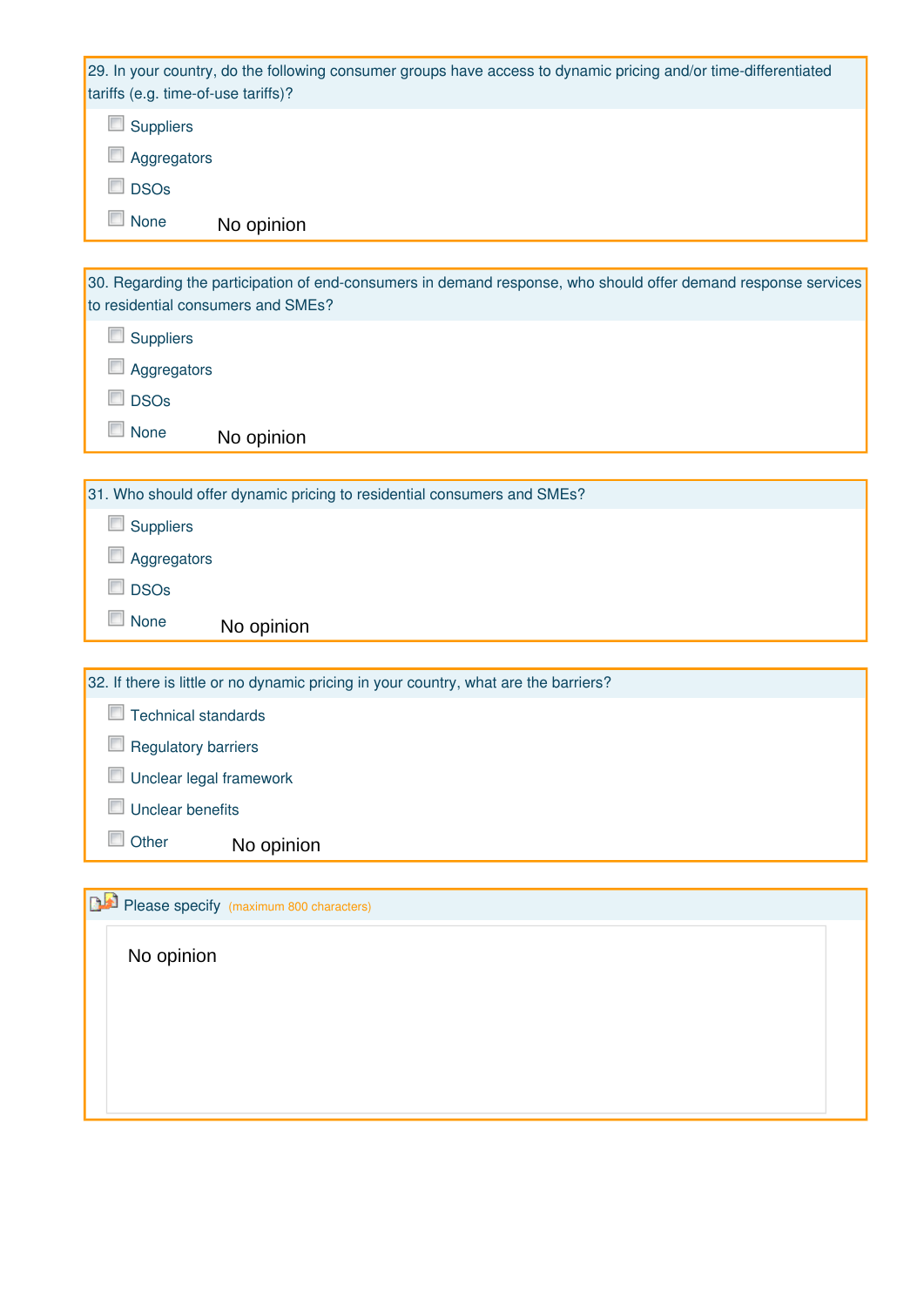33. Regarding the participation of consumers in balancing markets, to which extent do you agree with the following statements?

|                                                                                                                                                                                                                                                                          | <b>Disagree</b> | <b>Neutral</b> | Agree |
|--------------------------------------------------------------------------------------------------------------------------------------------------------------------------------------------------------------------------------------------------------------------------|-----------------|----------------|-------|
| a) The load (demand capacity) that can be<br>adapted by the consumer upon request<br>should be measured at aggregated level                                                                                                                                              |                 |                |       |
| b) Consumers should be able to enter<br>aggregation programmes regardless of the<br>size of their load                                                                                                                                                                   |                 |                |       |
| c) On-site qualification tests for<br>demand-side units should be carried out at<br>an aggregated level                                                                                                                                                                  |                 |                |       |
| d) Consumers should be able to participate<br>in the primary balancing market                                                                                                                                                                                            |                 |                |       |
| e) Network operators should be obliged to<br>offer products, services and contracts<br>which match the characteristics of flexibility<br>that residential and small<br>industrial/commercial consumers can<br>typically provide (i.e. smaller loads for<br>limited time) |                 |                |       |
| f) The full activation time within which<br>primary reserve capacities must be<br>provided should be sufficiently long for<br>thedemand side to prepare and react                                                                                                        |                 |                |       |
| g) The minimum duration of the requested<br>adaptation of the demand should be kept<br>within limits that are acceptable for<br>consumers (for example maximum 15<br>minutes)                                                                                            |                 |                | ∩     |

33.1. The time within which primary reserve capacities must be fully activated should be:

- C Longer than 30 seconds
- 30 seconds
- Shorter than 30 seconds
- No opinion

33.2. The minimum duration for which the adaptation of demand is offered at the balancing market should be

 $\bullet$  Longer than 15 minutes

- <sup>15</sup> minutes
- Shorter than 15 minutes
- No opinion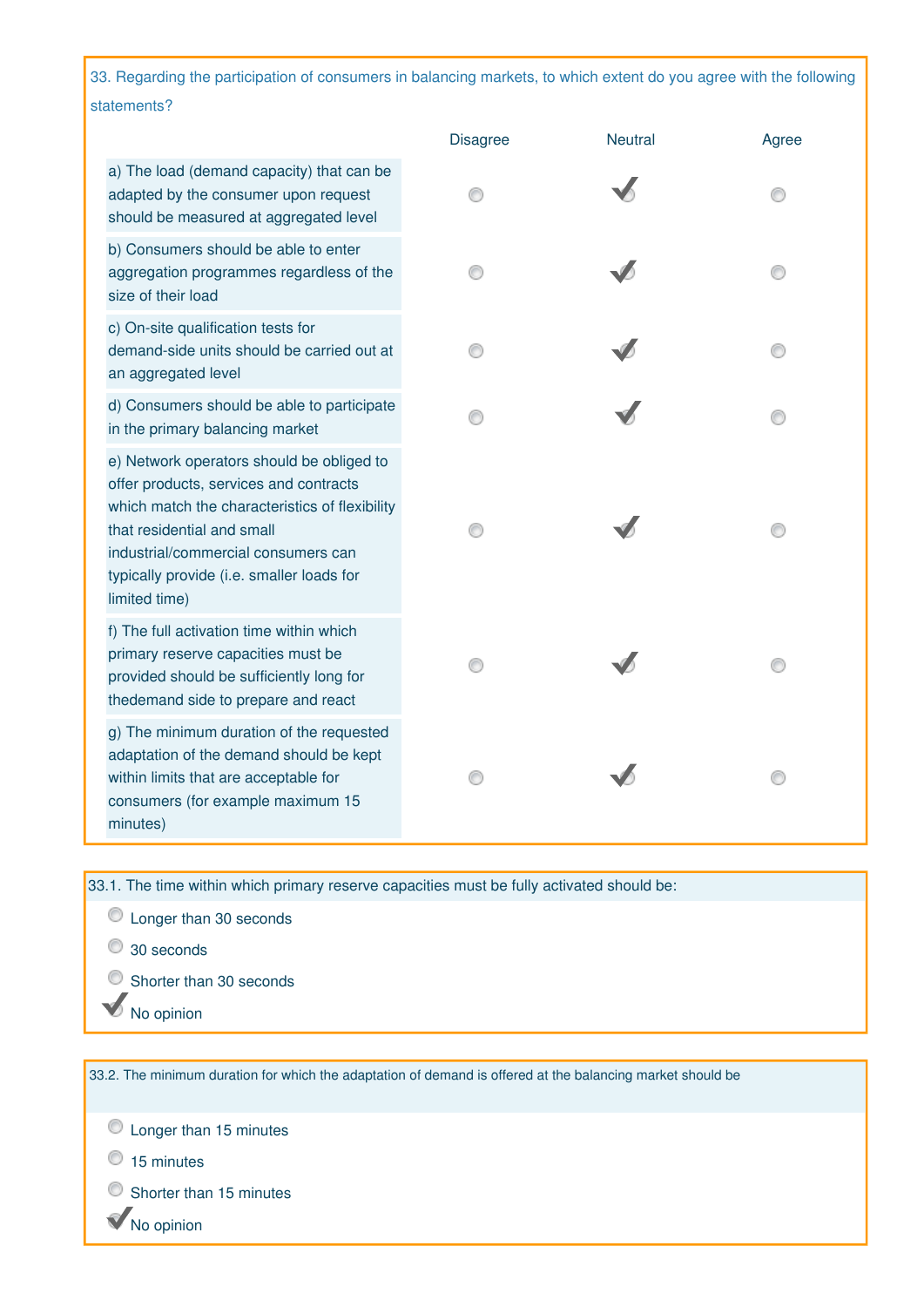### No opinion

34. Aggregators cluster consumer loads and market them at wholesale level. Regarding the role of aggregators in your country, to which extent do you agree with the following statements?

|                                                                       | <b>Disagree</b> | <b>Neutral</b> | Agree |
|-----------------------------------------------------------------------|-----------------|----------------|-------|
| a) Aggregators have full access to the<br>market                      |                 |                |       |
| b) Aggregators appear today as active<br>players in the energy market |                 |                |       |
| c) Suppliers should be allowed to act as<br>aggregators               |                 |                |       |
| d) Member States should incentivise<br>aggregators                    |                 |                |       |

35. Regarding consumer engagement in demand response programmes, to which extent do you agree with the following statements:

|                                                                                                                                                             | <b>Disagree</b> | <b>Neutral</b> | Agree |
|-------------------------------------------------------------------------------------------------------------------------------------------------------------|-----------------|----------------|-------|
| a) A large number of consumers would<br>engage in demand response programmes<br>if they were offered simple services and<br>hassle-free technical solutions |                 |                |       |
| b) Only very specific consumer segments<br>(like young people and people without<br>children) would engage in demand<br>response programmes                 |                 |                |       |
| c) Overall few consumers would engage in<br>demand response programmes                                                                                      |                 |                |       |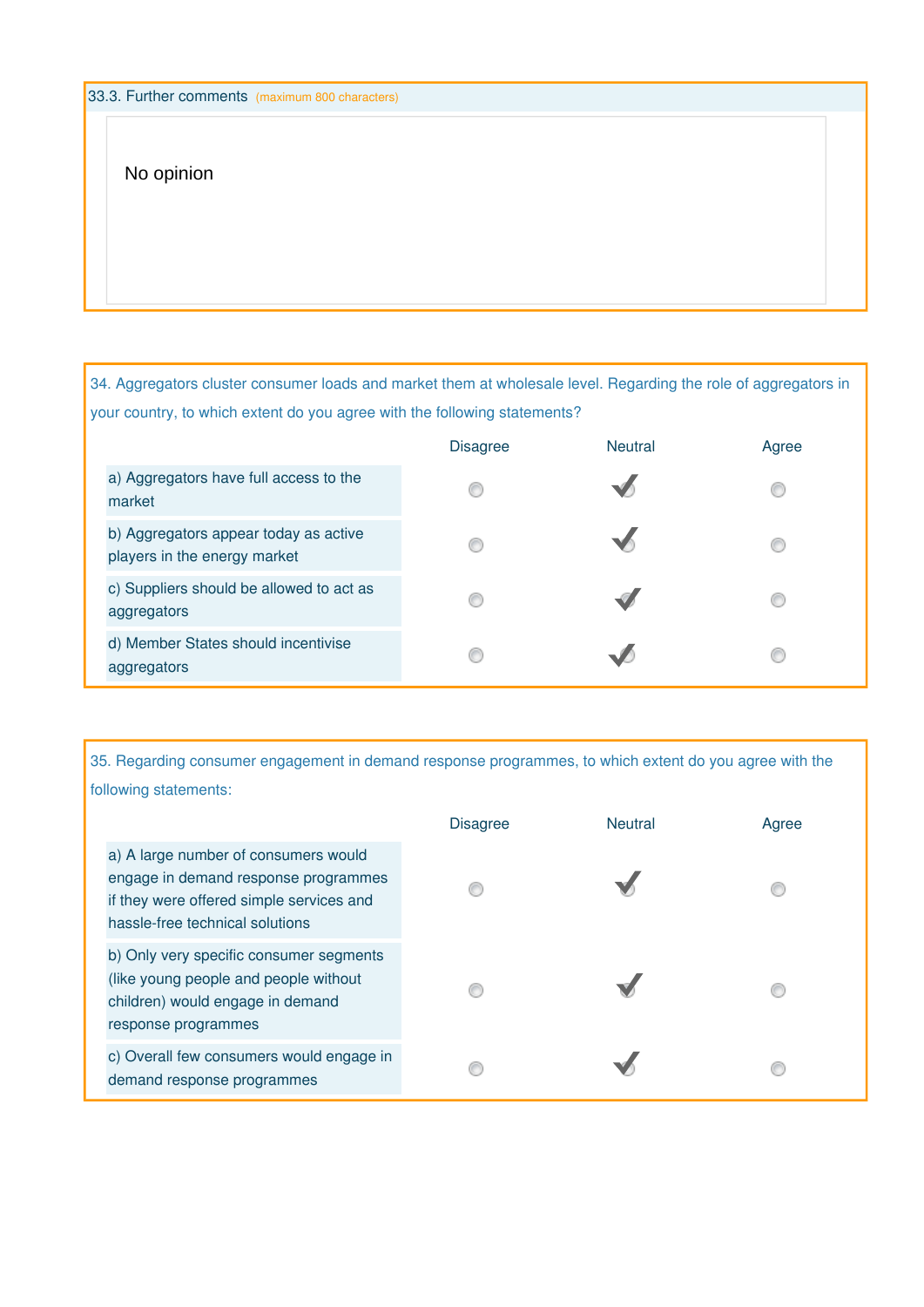36. Metering systems able to measure and display energy consumption in short intervals (even every 15 minutes) are an important element for consumers to control their consumption and participate in flexibility services (demand response). Accessibilty and cost of these systems depend on modern meters which are necessary for commercial arrangements set by the grid operators and non-regulated market actors to integrate there services in the grid.

Should a consumer have the right to:

|                                                                                                                                                    | Yes | <b>No</b> | Don't know/no<br>opinion |
|----------------------------------------------------------------------------------------------------------------------------------------------------|-----|-----------|--------------------------|
| a) Have a smart meter installed on his own<br>request and at his expense even if smart<br>meters are not rolled out systematically in<br>his area? |     |           |                          |
| b) Have a smart meter with functionalities<br>of his own choice even if a different type is<br>rolled out in his area?                             |     |           |                          |

37. Smart appliances (i.e. heating devices, air conditioners, dishwashers etc. capable of adapting to price/network signals) and/or smart energy management systems could help shift consumption to low price periods or to network off-peak times according to user preferences. Energy management systems can, in addition, factor in parameters like weather conditions and light intensity. Home automation systems thus help reduce energy costs for consumers.

Regarding smart appliances and energy management systems, do you agree with the following statements?

|                                                                                                                                                                      | <b>Disagree</b> | <b>Neutral</b> | Agree |
|----------------------------------------------------------------------------------------------------------------------------------------------------------------------|-----------------|----------------|-------|
| a) Smart appliances and/or smart energy<br>management systems are a precondition<br>to make the field of demand response<br>accessible to a broad range of consumers |                 |                |       |
| b) Smart appliances and/or smart energy<br>management systems are a facilitator to make<br>the field of demand respons accessible to a<br>broad range of consumers   |                 |                |       |
| c) Smart appliances should also display<br>information on consumption and<br>consumption patterns                                                                    |                 |                |       |
| e) Smart appliances and/or energy<br>management systems, if correctly set up,<br>will not mean a reduction of user comfort                                           |                 |                |       |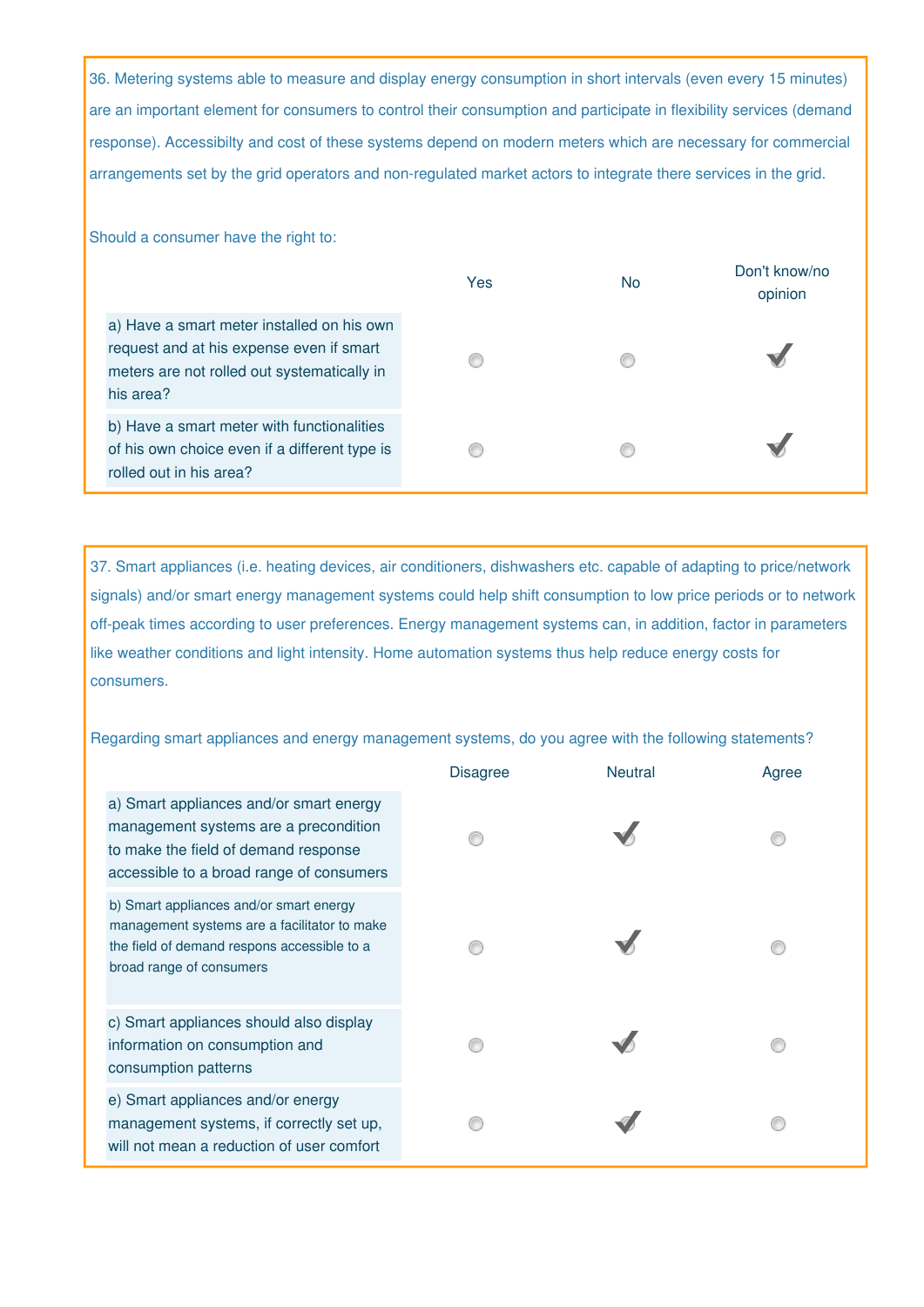38. The Energy Performance of Buildings Directive lays down that all new buildings will have to be nearly-zero energy buildings by 2020. This means that buildings will have to be very energy-efficient while covering the low remaining energy need for heating and cooling with renewable energy produced on site or nearby. In line with the Renewable Energy Directive, consumers can decide to generate renewable energy without having to face disproportionate permitting and grid connection procedures. When combining energy management systems and smart appliances with self-production, consumers can achieve greater energy autonomy.

Do you think that it is sufficiently easy for a consumer to install and connect renewable energy generation or micro-CHP equipment in their house?

 $\bullet$  Yes  $\bullet$  No  $\bullet$  No  $\bullet$  No opinion

| If not, what is the most important obstacle?       |                                                                          |               |
|----------------------------------------------------|--------------------------------------------------------------------------|---------------|
| Obtaining the permit from a<br>competent authority | Sorting out the contractual<br>arrangements with the network<br>operator | Other reasons |
| Getting connected to the<br>distribution grid      | Sorting out the contractual<br>arrangements with the energy<br>supplier  |               |

## Please specify (maximum 800 characters)

The focus immediately drawn from this question is in regards to the statement, "renewable energy produced on site or nearby". How do we expect to prove that a consumer has received electricity from a specific production station without the reliability and transparency provided by an electricity tracking certificate like the Guarantee of Origin? When the use of the Guarantee of Origin is combined with transparent and harmonized electricity disclosure rules the consumer is better informed and capable of making the decision to purchase renewable electricity from a production site within their heighborhood, country or region. One step that can make this happen would be to mandate that the CA-RES working group on Guarantees of Origin also be tasked with determining proper disclosure

| 39. In your country, can consumers sell:           |     |            |            |
|----------------------------------------------------|-----|------------|------------|
|                                                    | Yes | <b>No</b>  | Don't know |
| a) Their self-produced electricity to the<br>grid? | €   |            |            |
| b) Electricity to different suppliers?             |     |            |            |
| c) Electricity to their neighbours?                | œ   | No opinion |            |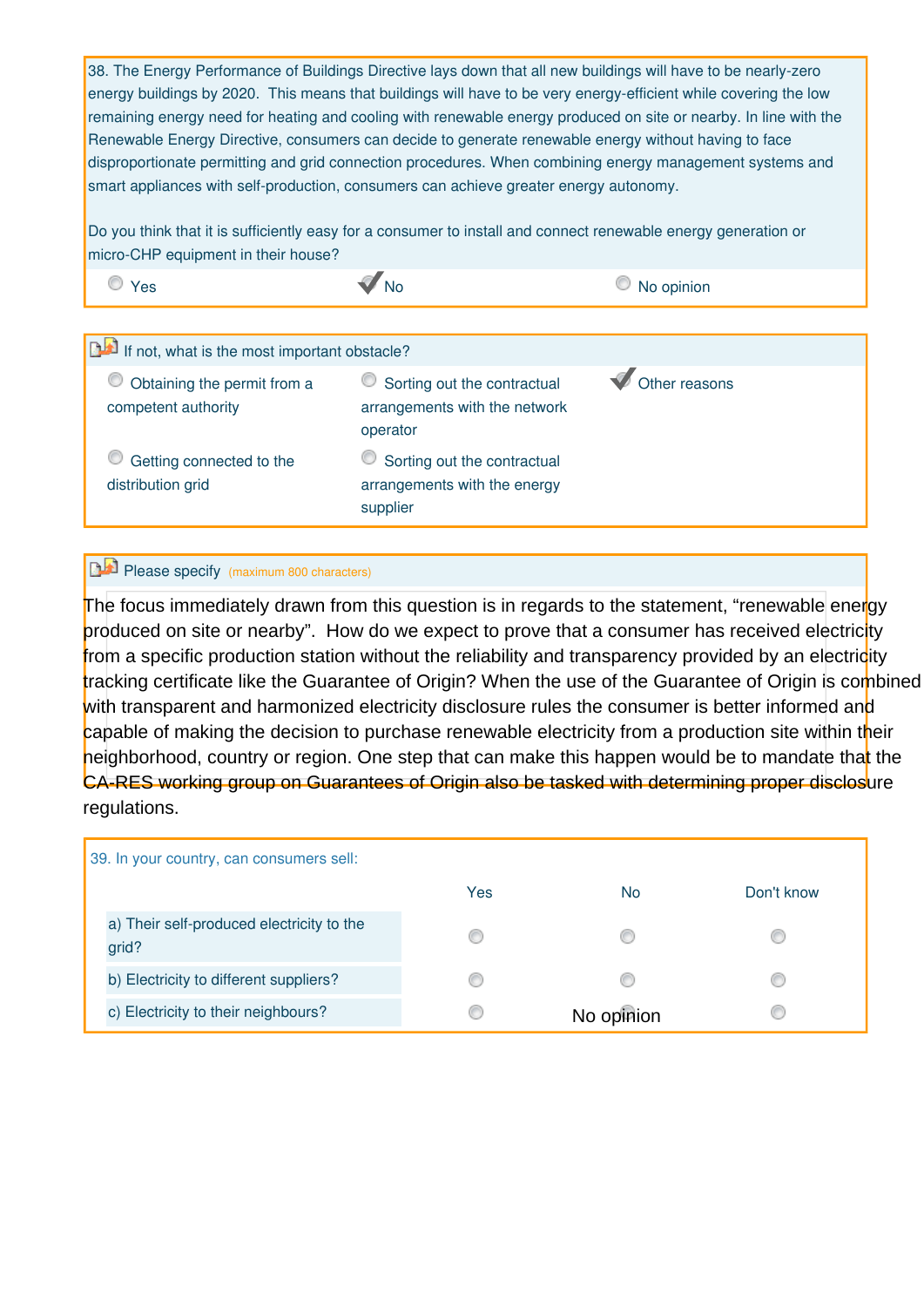# No opinion

41. Regarding self-generation and auto-consumption, do you agree with the following statements?

|                                                                                                                                                                                        | <b>Disagree</b> | <b>Neutral</b> | Agree |
|----------------------------------------------------------------------------------------------------------------------------------------------------------------------------------------|-----------------|----------------|-------|
| a) Self-generation and auto-consumption<br>reduces the need for generation and<br>network capacity for society as a whole and<br>should therefore be exempt from additional<br>charges |                 |                |       |
| b) Self-generators/auto-consumers should<br>contribute to the network costs even if they<br>use the network in a limited way                                                           |                 |                |       |
| c) The further deployment of<br>self-generation with auto-consumption<br>requires a common approach as far as the<br>contribution to network costs is concerned                        |                 |                |       |
| d) The further deployment of<br>self-generation with auto-consumption<br>requires a common approach for the<br>simplification of related administrative<br>procedures                  |                 |                |       |
| e) Member States should give more<br>financial incentives for promoting<br>self-generation and auto-consumption of<br>heat from renewable energy sources and<br>micro-CHP              |                 |                |       |